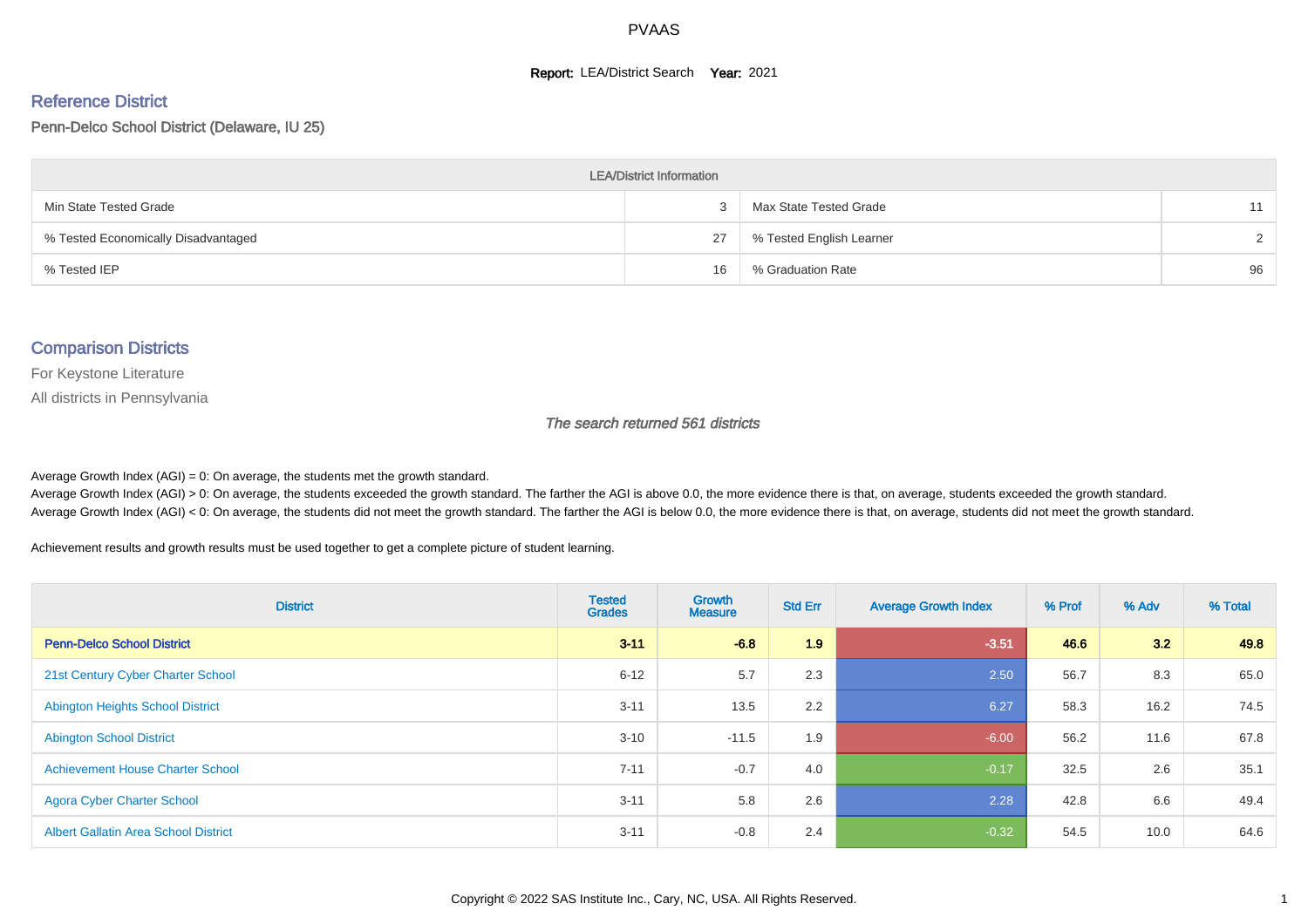| <b>District</b>                          | <b>Tested</b><br><b>Grades</b> | Growth<br><b>Measure</b> | <b>Std Err</b> | <b>Average Growth Index</b> | % Prof | % Adv   | % Total |
|------------------------------------------|--------------------------------|--------------------------|----------------|-----------------------------|--------|---------|---------|
| <b>Penn-Delco School District</b>        | $3 - 11$                       | $-6.8$                   | 1.9            | $-3.51$                     | 46.6   | 3.2     | 49.8    |
| <b>Aliquippa School District</b>         | $3 - 11$                       | $-9.0$                   | 4.2            | $-2.14$                     | 11.0   | $0.0\,$ | 11.0    |
| <b>Allegheny Valley School District</b>  | $3 - 11$                       | 8.5                      | 3.9            | 2.17                        | 53.1   | 12.2    | 65.3    |
| Allegheny-Clarion Valley School District | $3 - 10$                       | 7.8                      | 4.7            | 1.65                        | 53.3   | 3.3     | 56.7    |
| <b>Allentown City School District</b>    | $3 - 12$                       | 5.3                      | 1.4            | 3.88                        | 25.3   | 2.7     | 28.0    |
| <b>Altoona Area School District</b>      | $3 - 12$                       | 3.3                      | 1.6            | 1.99                        | 47.7   | 8.2     | 55.9    |
| Ambridge Area School District            | $3 - 12$                       | 9.1                      | 2.6            | 3.46                        | 50.4   | 10.7    | 61.1    |
| <b>Annville-Cleona School District</b>   | $3 - 12$                       | $-12.1$                  | 2.7            | $-4.46$                     | 34.9   | 7.8     | 42.6    |
| <b>Antietam School District</b>          | $3 - 10$                       | $-4.3$                   | 3.8            | $-1.13$                     | 36.4   | 5.4     | 41.8    |
| <b>Apollo-Ridge School District</b>      | $3 - 12$                       | $-4.7$                   | 3.7            | $-1.24$                     | 50.0   | 10.0    | 60.0    |
| <b>Armstrong School District</b>         | $3 - 11$                       | 2.6                      | 1.7            | 1.53                        | 51.5   | 6.1     | 57.6    |
| <b>Athens Area School District</b>       | $3 - 11$                       | 1.6                      | 2.5            | 0.64                        | 46.9   | 7.6     | 54.5    |
| <b>Austin Area School District</b>       | $3 - 11$                       | $-5.7$                   | 6.4            | $-0.90$                     | 33.3   | 5.6     | 38.9    |
| <b>Avella Area School District</b>       | $3 - 12$                       | $-0.3$                   | 4.7            | $-0.05$                     | 49.3   | 14.5    | 63.8    |
| <b>Avon Grove Charter School</b>         | $3 - 11$                       | 9.0                      | 2.9            | 3.13                        | 58.8   | 16.7    | 75.5    |
| <b>Avon Grove School District</b>        | $3 - 10$                       | 10.0                     | 1.6            | 6.26                        | 56.3   | 18.6    | 74.9    |
| <b>Avonworth School District</b>         | $3 - 10$                       | $-12.6$                  | 3.1            | $-4.01$                     | 59.8   | 4.6     | 64.4    |
| <b>Bald Eagle Area School District</b>   | $3 - 11$                       | $-2.1$                   | 2.7            | $-0.75$                     | 48.4   | 9.4     | 57.7    |
| <b>Baldwin-Whitehall School District</b> | $3 - 11$                       | 1.8                      | 1.9            | 0.94                        | 58.6   | 8.6     | 67.1    |
| <b>Bangor Area School District</b>       | $3 - 12$                       | $-0.9$                   | 2.0            | $-0.43$                     | 44.3   | 4.7     | 49.0    |
| <b>Beaver Area School District</b>       | $3 - 10$                       | 4.7                      | 2.4            | 1.94                        | 57.4   | 16.8    | 74.2    |
| <b>Bedford Area School District</b>      | $3 - 11$                       | 2.5                      | 2.6            | 0.93                        | 48.5   | 10.0    | 58.5    |
| <b>Belle Vernon Area School District</b> | $3 - 11$                       | 6.5                      | 2.6            | 2.44                        | 55.6   | 11.1    | 66.7    |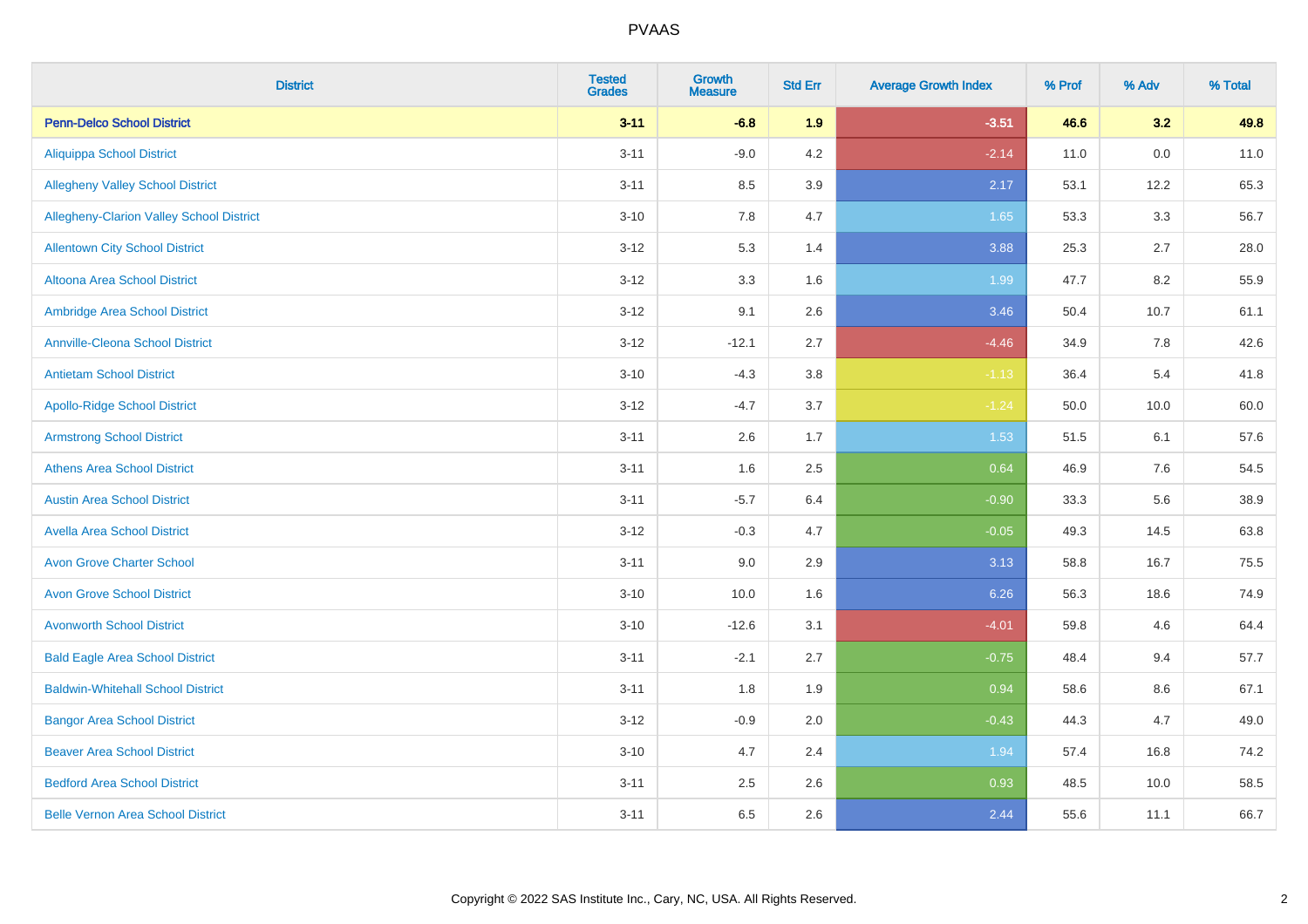| <b>District</b>                              | <b>Tested</b><br><b>Grades</b> | <b>Growth</b><br><b>Measure</b> | <b>Std Err</b> | <b>Average Growth Index</b> | % Prof | % Adv | % Total |
|----------------------------------------------|--------------------------------|---------------------------------|----------------|-----------------------------|--------|-------|---------|
| <b>Penn-Delco School District</b>            | $3 - 11$                       | $-6.8$                          | 1.9            | $-3.51$                     | 46.6   | 3.2   | 49.8    |
| <b>Bellefonte Area School District</b>       | $3 - 11$                       | $-0.4$                          | 2.2            | $-0.17$                     | 47.6   | 10.6  | 58.2    |
| <b>Bellwood-Antis School District</b>        | $3 - 10$                       | $-1.2$                          | 3.2            | $-0.39$                     | 55.1   | 10.1  | 65.2    |
| <b>Belmont Charter School</b>                | $3 - 10$                       | 16.0                            | 6.5            | 2.45                        | 64.3   | 0.0   | 64.3    |
| <b>Bensalem Township School District</b>     | $3 - 11$                       | 1.6                             | 1.6            | 0.98                        | 38.8   | 8.3   | 47.1    |
| <b>Benton Area School District</b>           | $3 - 10$                       | $-9.7$                          | 4.5            | $-2.18$                     | 43.2   | 5.4   | 48.6    |
| <b>Bentworth School District</b>             | $3 - 11$                       | 5.7                             | 3.2            | 1.75                        | 44.2   | 19.5  | 63.6    |
| <b>Berlin Brothersvalley School District</b> | $3 - 11$                       | 4.0                             | 4.2            | 0.96                        | 48.8   | 14.0  | 62.8    |
| <b>Bermudian Springs School District</b>     | $3 - 11$                       | $-5.5$                          | 2.9            | $-1.94$                     | 56.4   | 6.8   | 63.2    |
| <b>Berwick Area School District</b>          | $3 - 11$                       | $-9.3$                          | 2.6            | $-3.59$                     | 42.1   | 5.5   | 47.6    |
| <b>Bethel Park School District</b>           | $3 - 11$                       | 5.6                             | 1.8            | 3.18                        | 65.3   | 18.6  | 83.9    |
| <b>Bethlehem Area School District</b>        | $3 - 11$                       | 9.3                             | 1.1            | 8.15                        | 44.7   | 12.0  | 56.7    |
| <b>Bethlehem-Center School District</b>      | $3 - 10$                       | 8.1                             | 3.3            | 2.46                        | 35.1   | 1.4   | 36.5    |
| <b>Big Beaver Falls Area School District</b> | $3 - 11$                       | $-3.9$                          | 3.3            | $-1.18$                     | 34.1   | 3.5   | 37.6    |
| <b>Big Spring School District</b>            | $3 - 11$                       | $-9.8$                          | 2.4            | $-4.00$                     | 38.6   | 8.9   | 47.5    |
| <b>Blackhawk School District</b>             | $3 - 11$                       | 4.7                             | 2.3            | 2.01                        | 55.8   | 8.8   | 64.6    |
| <b>Blacklick Valley School District</b>      | $3 - 11$                       | 8.0                             | 4.3            | 1.85                        | 34.1   | 0.0   | 34.1    |
| <b>Blairsville-Saltsburg School District</b> | $3 - 11$                       | $-8.0$                          | 3.0            | $-2.68$                     | 37.3   | 7.0   | 44.3    |
| <b>Bloomsburg Area School District</b>       | $3 - 10$                       | 0.7                             | 3.0            | 0.23                        | 55.9   | 11.8  | 67.6    |
| <b>Blue Mountain School District</b>         | $3 - 10$                       | $-5.8$                          | 2.3            | $-2.56$                     | 46.6   | 8.5   | 55.1    |
| <b>Blue Ridge School District</b>            | $3 - 11$                       | $-0.5$                          | 3.6            | $-0.12$                     | 44.6   | 3.1   | 47.7    |
| <b>Boyertown Area School District</b>        | $3 - 11$                       | $-4.7$                          | 1.5            | $-3.17$                     | 55.2   | 11.3  | 66.5    |
| <b>Bradford Area School District</b>         | $3 - 12$                       | $-9.3$                          | 2.4            | $-3.87$                     | 45.8   | 8.3   | 54.2    |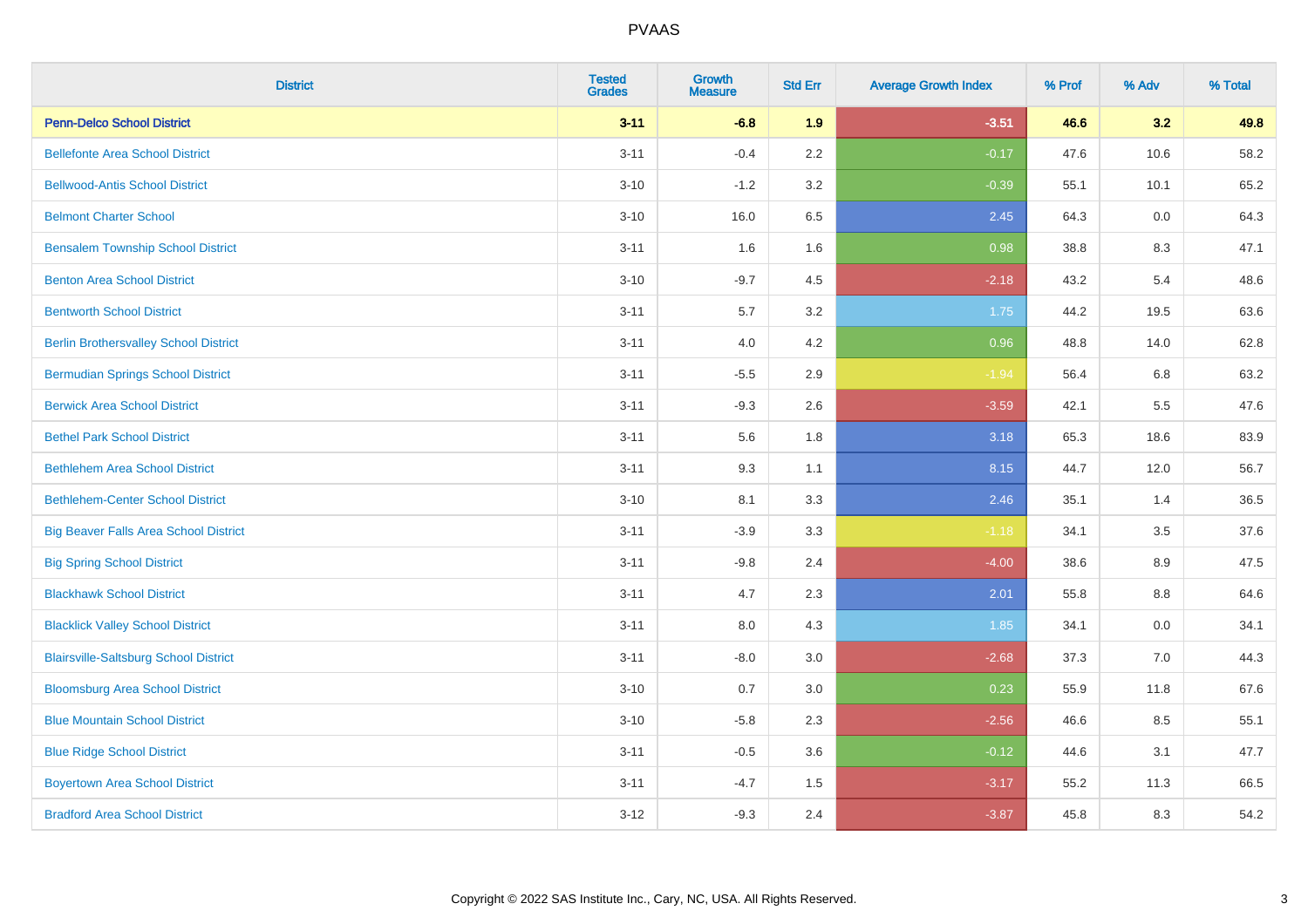| <b>District</b>                                 | <b>Tested</b><br><b>Grades</b> | Growth<br><b>Measure</b> | <b>Std Err</b> | <b>Average Growth Index</b> | % Prof | % Adv   | % Total |
|-------------------------------------------------|--------------------------------|--------------------------|----------------|-----------------------------|--------|---------|---------|
| <b>Penn-Delco School District</b>               | $3 - 11$                       | $-6.8$                   | 1.9            | $-3.51$                     | 46.6   | 3.2     | 49.8    |
| <b>Brandywine Heights Area School District</b>  | $3 - 11$                       | $-4.9$                   | 2.7            | $-1.81$                     | 49.2   | 8.2     | 57.4    |
| <b>Brentwood Borough School District</b>        | $3 - 11$                       | $-5.3$                   | 3.0            | $-1.72$                     | 52.0   | 6.1     | 58.2    |
| <b>Bristol Borough School District</b>          | $3 - 12$                       | $-4.3$                   | 3.4            | $-1.27$                     | 39.7   | 1.3     | 41.0    |
| <b>Bristol Township School District</b>         | $3 - 11$                       | $-13.9$                  | 2.0            | $-7.05$                     | 31.0   | 3.7     | 34.7    |
| <b>Brockway Area School District</b>            | $3 - 11$                       | 0.6                      | 3.6            | 0.16                        | 49.2   | 7.7     | 56.9    |
| <b>Brookville Area School District</b>          | $3 - 11$                       | 6.9                      | 3.0            | 2.30                        | 55.2   | 15.6    | 70.8    |
| <b>Brownsville Area School District</b>         | $3 - 12$                       | $-7.2$                   | 3.9            | $-1.83$                     | 34.4   | 6.1     | 40.5    |
| <b>Bucks County Technical High School</b>       | $9 - 10$                       | $-12.0$                  | 2.5            | $-4.84$                     | 35.9   | 3.2     | 39.2    |
| <b>Burgettstown Area School District</b>        | $3 - 11$                       | $-2.1$                   | 3.4            | $-0.62$                     | 50.0   | 1.4     | 51.4    |
| <b>Burrell School District</b>                  | $3 - 11$                       | 4.5                      | 3.1            | 1.48                        | 58.5   | 13.8    | 72.3    |
| <b>Butler Area School District</b>              | $3 - 11$                       | $-6.5$                   | 1.5            | $-4.26$                     | 42.5   | 9.4     | 51.9    |
| California Area School District                 | $3 - 10$                       | $-7.3$                   | 3.6            | $-2.02$                     | 42.6   | 9.8     | 52.5    |
| Cambria Heights School District                 | $3 - 10$                       | $-4.1$                   | 3.1            | $-1.32$                     | 51.0   | $6.0\,$ | 57.0    |
| <b>Camp Hill School District</b>                | $3 - 12$                       | 2.3                      | 3.0            | 0.78                        | 53.6   | 17.5    | 71.1    |
| Canon-Mcmillan School District                  | $3 - 11$                       | $-0.8$                   | 1.6            | $-0.50$                     | 58.7   | 15.9    | 74.6    |
| <b>Canton Area School District</b>              | $3 - 11$                       | $-5.5$                   | 3.2            | $-1.75$                     | 40.7   | 2.3     | 43.0    |
| Capital Area School for the Arts Charter School | $9 - 11$                       | 5.8                      | 4.1            | 1.39                        | 59.3   | 18.6    | 78.0    |
| <b>Carbon Career &amp; Technical Institute</b>  | $9 - 11$                       | $-5.7$                   | 3.6            | $-1.59$                     | 34.5   | 1.2     | 35.7    |
| <b>Carbondale Area School District</b>          | $3 - 10$                       | 7.4                      | 3.3            | 2.25                        | 56.6   | 2.6     | 59.2    |
| <b>Carlisle Area School District</b>            | $3 - 11$                       | $-5.3$                   | 1.9            | $-2.81$                     | 54.0   | 6.3     | 60.3    |
| <b>Carlynton School District</b>                | $3 - 11$                       | 7.3                      | 3.3            | 2.22                        | 41.0   | 10.5    | 51.6    |
| <b>Carmichaels Area School District</b>         | $3 - 10$                       | $-9.3$                   | 3.3            | $-2.81$                     | 35.1   | 1.4     | 36.5    |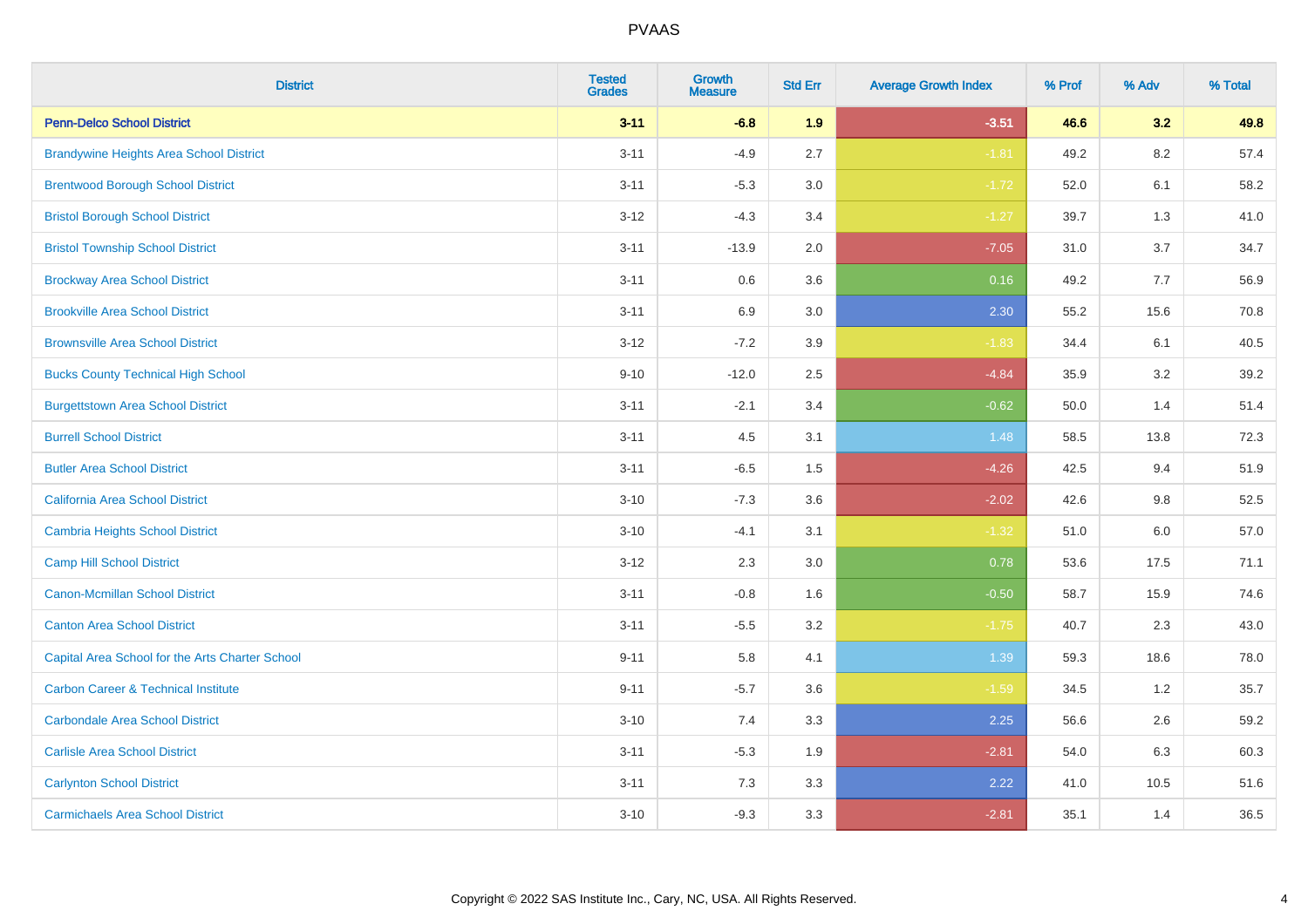| <b>District</b>                                         | <b>Tested</b><br><b>Grades</b> | <b>Growth</b><br><b>Measure</b> | <b>Std Err</b> | <b>Average Growth Index</b> | % Prof | % Adv | % Total |
|---------------------------------------------------------|--------------------------------|---------------------------------|----------------|-----------------------------|--------|-------|---------|
| <b>Penn-Delco School District</b>                       | $3 - 11$                       | $-6.8$                          | 1.9            | $-3.51$                     | 46.6   | 3.2   | 49.8    |
| Catasauqua Area School District                         | $3 - 12$                       | $-12.1$                         | 3.0            | $-4.00$                     | 36.8   | 7.6   | 44.3    |
| <b>Centennial School District</b>                       | $3 - 10$                       | 7.1                             | 1.7            | 4.29                        | 50.1   | 8.7   | 58.9    |
| Center For Student Learning Charter School At Pennsbury | $6 - 12$                       | $-2.9$                          | 6.1            | $-0.47$                     | 42.9   | 0.0   | 42.9    |
| <b>Central Bucks School District</b>                    | $3 - 11$                       | 1.6                             | 0.9            | 1.66                        | 63.0   | 16.8  | 79.8    |
| <b>Central Cambria School District</b>                  | $3 - 11$                       | 3.0                             | 2.5            | 1.17                        | 56.2   | 9.7   | 66.0    |
| <b>Central Columbia School District</b>                 | $3 - 12$                       | $-4.8$                          | 2.6            | $-1.86$                     | 53.7   | 14.8  | 68.5    |
| <b>Central Dauphin School District</b>                  | $3 - 11$                       | 4.4                             | 1.3            | 3.32                        | 53.3   | 7.4   | 60.7    |
| <b>Central Fulton School District</b>                   | $3 - 11$                       | $-0.5$                          | 3.5            | $-0.14$                     | 51.4   | 8.6   | 60.0    |
| <b>Central Greene School District</b>                   | $3 - 11$                       | $-1.6$                          | 2.8            | $-0.55$                     | 54.2   | 2.8   | 57.0    |
| <b>Central Valley School District</b>                   | $3 - 10$                       | 4.8                             | 2.4            | 1.98                        | 56.9   | 9.0   | 65.9    |
| <b>Central York School District</b>                     | $3 - 12$                       | 12.3                            | 1.7            | 7.20                        | 55.5   | 11.5  | 67.0    |
| <b>Chambersburg Area School District</b>                | $3 - 11$                       | $-9.5$                          | 1.3            | $-7.20$                     | 42.7   | 8.6   | 51.4    |
| <b>Charleroi School District</b>                        | $3 - 11$                       | $-2.6$                          | 3.0            | $-0.86$                     | 55.7   | 7.4   | 63.1    |
| <b>Chartiers Valley School District</b>                 | $3 - 11$                       | $-1.7$                          | 2.0            | $-0.81$                     | 54.7   | 8.4   | 63.1    |
| <b>Chartiers-Houston School District</b>                | $3 - 10$                       | $-8.6$                          | 3.5            | $-2.41$                     | 59.7   | 4.5   | 64.2    |
| <b>Cheltenham School District</b>                       | $3 - 11$                       | $-1.4$                          | 2.1            | $-0.67$                     | 46.1   | 10.0  | 56.1    |
| <b>Chester Charter Scholars Academy Charter School</b>  | $3 - 12$                       | 8.4                             | 4.1            | 2.03                        | 23.4   | 0.0   | 23.4    |
| <b>Chester-Upland School District</b>                   | $3 - 11$                       | $-0.3$                          | 2.7            | $-0.09$                     | 13.8   | 0.8   | 14.6    |
| <b>Chestnut Ridge School District</b>                   | $3 - 12$                       | $-3.4$                          | 2.9            | $-1.17$                     | 46.6   | 5.8   | 52.4    |
| <b>Chichester School District</b>                       | $3 - 11$                       | $-2.7$                          | 2.3            | $-1.17$                     | 44.6   | 6.6   | 51.2    |
| <b>City CHS</b>                                         | $10 - 11$                      | 13.6                            | 2.7            | 5.12                        | 45.8   | 3.0   | 48.8    |
| <b>Clairton City School District</b>                    | $3 - 11$                       | 3.5                             | 3.7            | 0.95                        | 13.4   | 0.0   | 13.4    |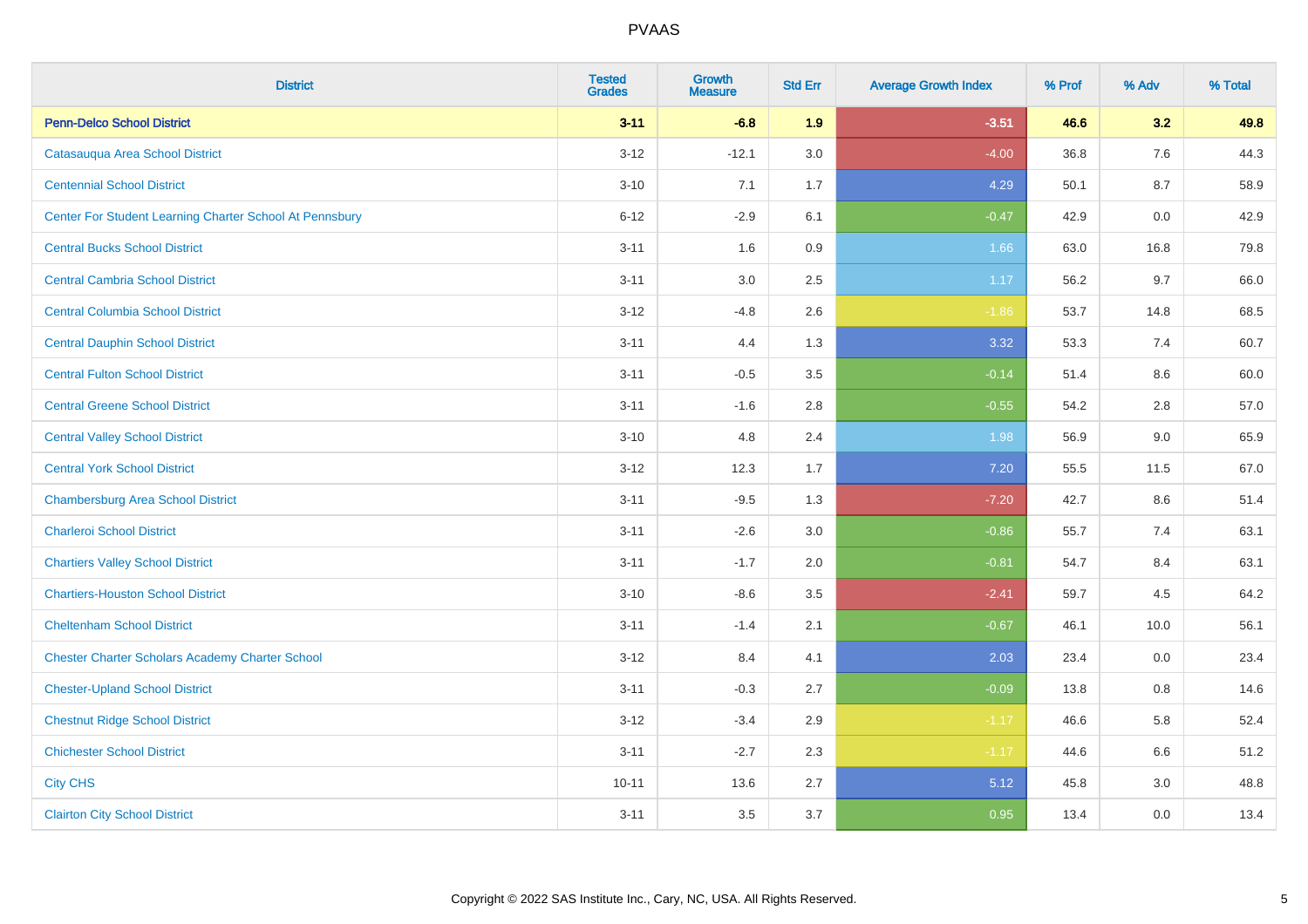| <b>District</b>                                    | <b>Tested</b><br><b>Grades</b> | Growth<br><b>Measure</b> | <b>Std Err</b> | <b>Average Growth Index</b> | % Prof | % Adv | % Total |
|----------------------------------------------------|--------------------------------|--------------------------|----------------|-----------------------------|--------|-------|---------|
| <b>Penn-Delco School District</b>                  | $3 - 11$                       | $-6.8$                   | 1.9            | $-3.51$                     | 46.6   | 3.2   | 49.8    |
| <b>Clarion Area School District</b>                | $3 - 11$                       | 10.3                     | 4.1            | 2.51                        | 45.4   | 14.6  | 60.0    |
| <b>Clarion-Limestone Area School District</b>      | $3 - 12$                       | $-2.5$                   | 4.1            | $-0.60$                     | 56.8   | 6.8   | 63.6    |
| <b>Claysburg-Kimmel School District</b>            | $3 - 11$                       | $-5.7$                   | 4.0            | $-1.42$                     | 42.9   | 8.2   | 51.0    |
| <b>Clearfield Area School District</b>             | $3 - 10$                       | $-9.4$                   | 2.6            | $-3.56$                     | 43.0   | 3.1   | 46.1    |
| <b>Coatesville Area School District</b>            | $3 - 11$                       | $-4.4$                   | 1.7            | $-2.62$                     | 36.3   | 4.2   | 40.5    |
| <b>Cocalico School District</b>                    | $3 - 11$                       | 10.6                     | 2.0            | 5.18                        | 50.8   | 14.1  | 64.8    |
| <b>Collegium Charter School</b>                    | $3 - 10$                       | 5.9                      | 2.5            | 2.33                        | 38.1   | 7.9   | 46.0    |
| <b>Colonial School District</b>                    | $3 - 11$                       | 14.0                     | 1.7            | 8.21                        | 60.2   | 19.6  | 79.8    |
| <b>Columbia Borough School District</b>            | $3 - 12$                       | $-3.1$                   | 3.5            | $-0.89$                     | 29.5   | 1.9   | 31.4    |
| Columbia-Montour AVTS                              | $9 - 10$                       | $-12.5$                  | 3.0            | $-4.16$                     | 22.3   | 0.6   | 22.9    |
| <b>Commodore Perry School District</b>             | $3 - 11$                       | 3.2                      | 5.5            | 0.58                        | 58.3   | 0.0   | 58.3    |
| <b>Commonwealth Charter Academy Charter School</b> | $3 - 10$                       | 9.1                      | 1.9            | 4.90                        | 47.2   | 9.1   | 56.3    |
| Community Academy Of Philadelphia Charter School   | $3 - 11$                       | 5.8                      | 2.7            | 2.12                        | 26.7   | 0.9   | 27.6    |
| Conemaugh Township Area School District            | $3 - 12$                       | $-3.7$                   | 3.4            | $-1.09$                     | 53.8   | 17.6  | 71.4    |
| <b>Conemaugh Valley School District</b>            | $3 - 12$                       | $-3.2$                   | 4.1            | $-0.78$                     | 48.2   | 5.6   | 53.7    |
| <b>Conestoga Valley School District</b>            | $3 - 11$                       | 8.7                      | 1.8            | 4.69                        | 60.3   | 13.5  | 73.8    |
| <b>Conewago Valley School District</b>             | $3 - 12$                       | $-0.9$                   | 2.0            | $-0.45$                     | 51.7   | 9.6   | 61.3    |
| <b>Conneaut School District</b>                    | $3 - 12$                       | $-7.5$                   | 2.6            | $-2.91$                     | 38.4   | 7.4   | 45.8    |
| <b>Connellsville Area School District</b>          | $3 - 11$                       | 6.1                      | 2.0            | 3.05                        | 45.4   | 7.8   | 53.2    |
| <b>Conrad Weiser Area School District</b>          | $3 - 11$                       | 3.6                      | 2.2            | 1.63                        | 52.1   | 2.1   | 54.2    |
| <b>Cornell School District</b>                     | $3 - 11$                       | $-1.6$                   | 5.0            | $-0.32$                     | 33.8   | 1.5   | 35.4    |
| <b>Cornwall-Lebanon School District</b>            | $3 - 11$                       | 8.3                      | 1.6            | 5.08                        | 47.2   | 8.4   | 55.6    |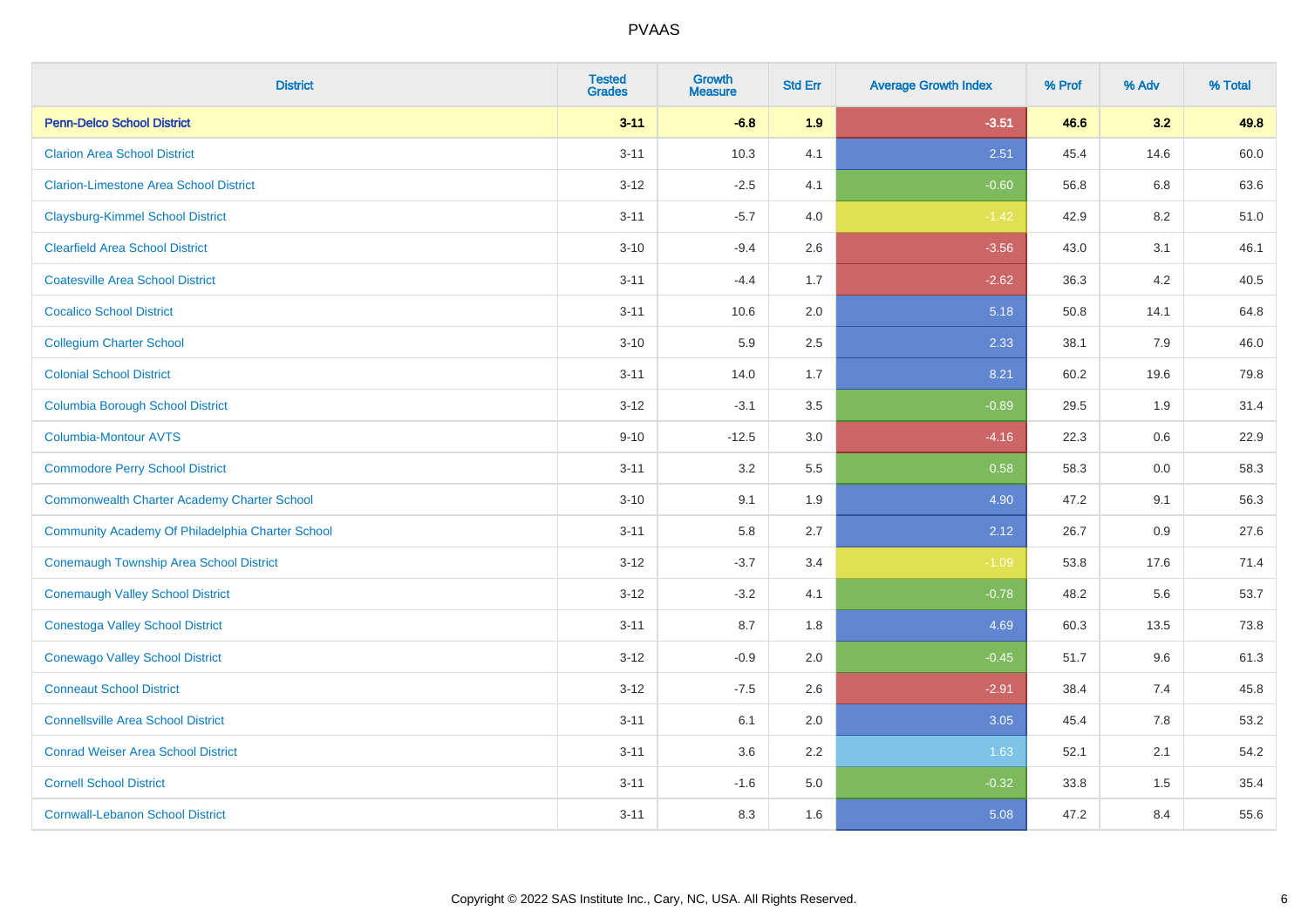| <b>District</b>                          | <b>Tested</b><br><b>Grades</b> | Growth<br><b>Measure</b> | <b>Std Err</b> | <b>Average Growth Index</b> | % Prof | % Adv   | % Total |
|------------------------------------------|--------------------------------|--------------------------|----------------|-----------------------------|--------|---------|---------|
| <b>Penn-Delco School District</b>        | $3 - 11$                       | $-6.8$                   | 1.9            | $-3.51$                     | 46.6   | 3.2     | 49.8    |
| <b>Corry Area School District</b>        | $3 - 11$                       | $-5.3$                   | 2.6            | $-2.03$                     | 38.5   | $6.0\,$ | 44.5    |
| <b>Coudersport Area School District</b>  | $3 - 11$                       | 7.7                      | 3.7            | 2.06                        | 55.7   | 8.2     | 63.9    |
| <b>Council Rock School District</b>      | $3 - 11$                       | 8.9                      | 1.2            | 7.65                        | 62.8   | 16.6    | 79.4    |
| <b>Cranberry Area School District</b>    | $3 - 12$                       | 9.2                      | 3.0            | 3.04                        | 47.5   | 10.2    | 57.6    |
| <b>Crawford Central School District</b>  | $3 - 11$                       | $-4.7$                   | 2.2            | $-2.15$                     | 40.6   | 10.5    | 51.1    |
| <b>Crestwood School District</b>         | $3 - 11$                       | $-0.4$                   | 2.4            | $-0.17$                     | 57.4   | 17.0    | 74.4    |
| <b>Cumberland Valley School District</b> | $3 - 12$                       | 18.5                     | 1.3            | 14.64                       | 60.7   | 23.4    | 84.1    |
| <b>Curwensville Area School District</b> | $3 - 11$                       | $-27.9$                  | 4.1            | $-6.72$                     | 42.5   | 4.1     | 46.6    |
| <b>Dallas School District</b>            | $3 - 11$                       | $-2.5$                   | 2.2            | $-1.12$                     | 54.9   | 7.6     | 62.4    |
| <b>Dallastown Area School District</b>   | $3 - 11$                       | 13.5                     | 1.5            | 8.84                        | 56.0   | 17.9    | 73.8    |
| <b>Daniel Boone Area School District</b> | $3 - 12$                       | 5.7                      | 2.0            | 2.88                        | 51.0   | 11.5    | 62.6    |
| <b>Danville Area School District</b>     | $3 - 11$                       | 0.4                      | 2.6            | 0.15                        | 57.4   | 18.4    | 75.7    |
| <b>Dauphin County Technical School</b>   | $9 - 11$                       | $-45.5$                  | 2.6            | $-17.72$                    | 14.4   | 2.5     | 16.9    |
| <b>Deer Lakes School District</b>        | $3 - 11$                       | 17.0                     | 2.7            | 6.32                        | 61.5   | 16.4    | 77.9    |
| <b>Delaware Valley School District</b>   | $3 - 11$                       | 12.6                     | 1.8            | 6.93                        | 55.2   | 16.2    | 71.4    |
| <b>Derry Area School District</b>        | $3 - 11$                       | 13.2                     | 2.8            | 4.69                        | 60.0   | 12.5    | 72.5    |
| <b>Derry Township School District</b>    | $3 - 10$                       | 12.8                     | 2.0            | 6.39                        | 54.8   | 25.8    | 80.6    |
| <b>Donegal School District</b>           | $3 - 12$                       | 3.1                      | 2.4            | 1.29                        | 60.6   | 9.1     | 69.7    |
| <b>Dover Area School District</b>        | $3 - 12$                       | $6.0\,$                  | 2.1            | 2.94                        | 52.2   | 6.0     | 58.2    |
| Downingtown Area School District         | $3 - 11$                       | 12.1                     | 1.1            | 10.67                       | 60.0   | 23.5    | 83.6    |
| Dr Robert Ketterer Charter School Inc    | $6 - 12$                       | 10.1                     | 5.0            | 2.04                        | 14.9   | 0.4     | 15.3    |
| <b>Dubois Area School District</b>       | $3 - 11$                       | $-6.2$                   | 2.0            | $-3.07$                     | 50.9   | 13.4    | 64.3    |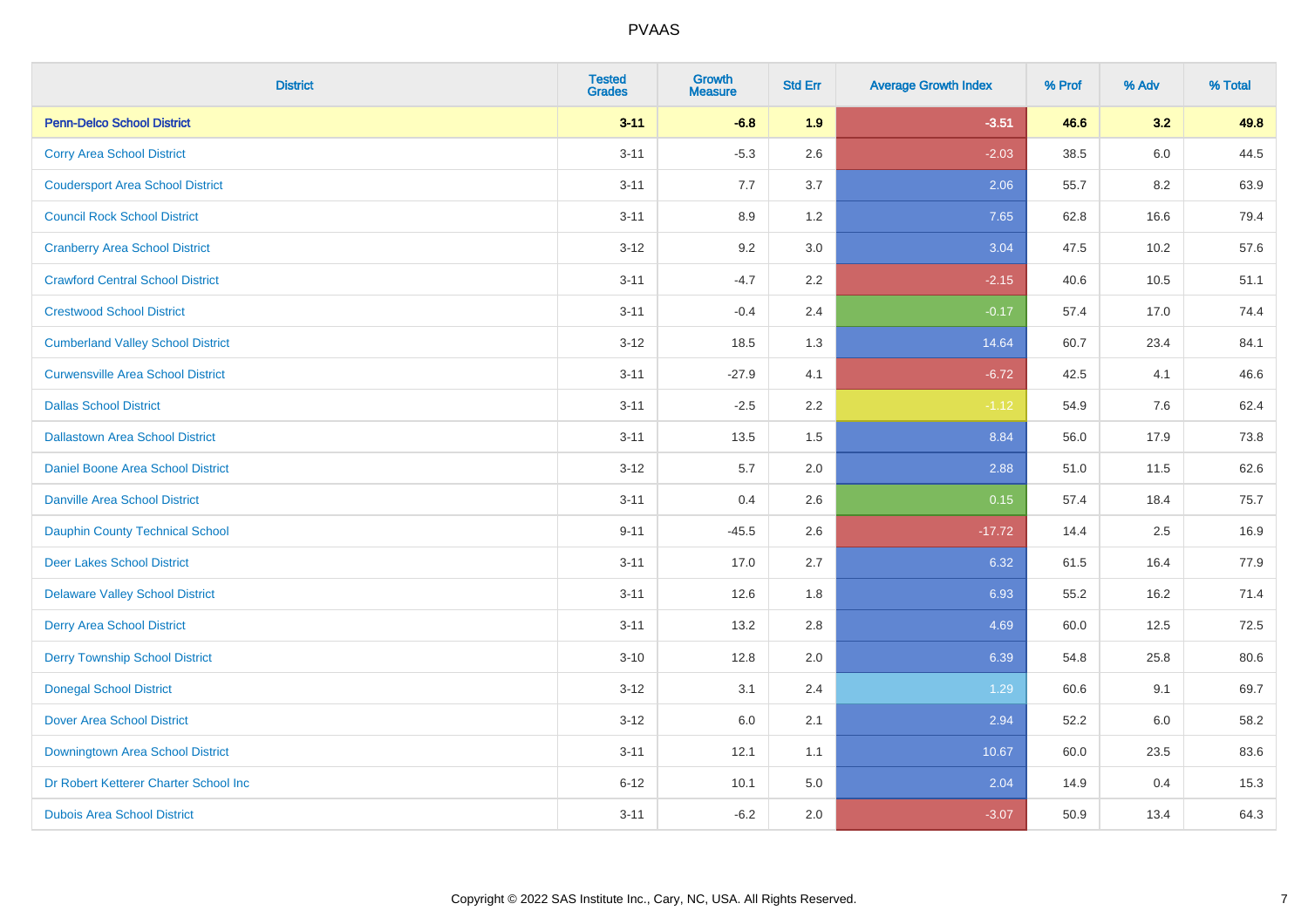| <b>District</b>                                   | <b>Tested</b><br><b>Grades</b> | Growth<br><b>Measure</b> | <b>Std Err</b> | <b>Average Growth Index</b> | % Prof | % Adv | % Total |
|---------------------------------------------------|--------------------------------|--------------------------|----------------|-----------------------------|--------|-------|---------|
| <b>Penn-Delco School District</b>                 | $3 - 11$                       | $-6.8$                   | 1.9            | $-3.51$                     | 46.6   | 3.2   | 49.8    |
| <b>Dunmore School District</b>                    | $3 - 11$                       | $-7.7$                   | 2.9            | $-2.62$                     | 34.0   | 7.2   | 41.2    |
| <b>East Allegheny School District</b>             | $3 - 11$                       | $-6.3$                   | 3.3            | $-1.87$                     | 31.9   | 9.7   | 41.7    |
| <b>East Lycoming School District</b>              | $3 - 11$                       | $-6.0$                   | 2.7            | $-2.24$                     | 48.3   | 4.2   | 52.5    |
| <b>East Penn School District</b>                  | $3 - 11$                       | 4.1                      | 1.3            | 3.27                        | 55.8   | 11.5  | 67.3    |
| East Pennsboro Area School District               | $3 - 11$                       | $-4.2$                   | 2.5            | $-1.71$                     | 60.8   | 8.5   | 69.3    |
| East Stroudsburg Area School District             | $3 - 11$                       | 0.1                      | 1.6            | 0.05                        | 45.8   | 7.8   | 53.6    |
| <b>Eastern Lancaster County School District</b>   | $3 - 12$                       | 4.5                      | 2.2            | 2.09                        | 46.3   | 11.4  | 57.6    |
| <b>Eastern Lebanon County School District</b>     | $3 - 11$                       | 8.6                      | 2.2            | 3.84                        | 48.8   | 11.4  | 60.3    |
| <b>Eastern York School District</b>               | $3 - 11$                       | 9.6                      | 2.6            | 3.71                        | 56.3   | 12.6  | 68.9    |
| <b>Easton Area School District</b>                | $3 - 12$                       | $-4.1$                   | 1.4            | $-2.91$                     | 39.9   | 4.0   | 43.9    |
| <b>Elizabeth Forward School District</b>          | $3 - 11$                       | $-8.4$                   | 2.4            | $-3.41$                     | 51.7   | 4.0   | 55.7    |
| Elizabethtown Area School District                | $3 - 12$                       | $-0.9$                   | 1.9            | $-0.47$                     | 50.0   | 11.2  | 61.2    |
| <b>Elk Lake School District</b>                   | $3 - 11$                       | $-4.0$                   | 3.3            | $-1.23$                     | 46.2   | 3.3   | 49.4    |
| <b>Ellwood City Area School District</b>          | $3 - 11$                       | $-4.2$                   | 3.2            | $-1.29$                     | 54.1   | 14.1  | 68.2    |
| <b>Ephrata Area School District</b>               | $3 - 11$                       | 5.6                      | 1.8            | 3.12                        | 54.7   | 9.5   | 64.2    |
| <b>Erie City School District</b>                  | $3 - 12$                       | $-14.5$                  | 1.6            | $-9.26$                     | 25.4   | 3.0   | 28.4    |
| Esperanza Academy Charter School                  | $4 - 11$                       | 4.0                      | 2.5            | 1.61                        | 32.4   | 0.7   | 33.1    |
| Esperanza Cyber Charter School                    | $3 - 11$                       | 7.1                      | 6.1            | 1.16                        | 9.1    | 0.0   | 9.1     |
| <b>Everett Area School District</b>               | $3 - 11$                       | 5.0                      | 3.4            | 1.47                        | 60.5   | 1.3   | 61.8    |
| <b>Executive Education Academy Charter School</b> | $3 - 10$                       | $-6.5$                   | 3.1            | $-2.08$                     | 23.7   | 2.2   | 25.8    |
| <b>Exeter Township School District</b>            | $3 - 11$                       | $-10.4$                  | 1.9            | $-5.44$                     | 50.6   | 2.7   | 53.3    |
| <b>Fairfield Area School District</b>             | $3 - 11$                       | $-5.6$                   | 3.4            | $-1.66$                     | 57.9   | 4.0   | 61.8    |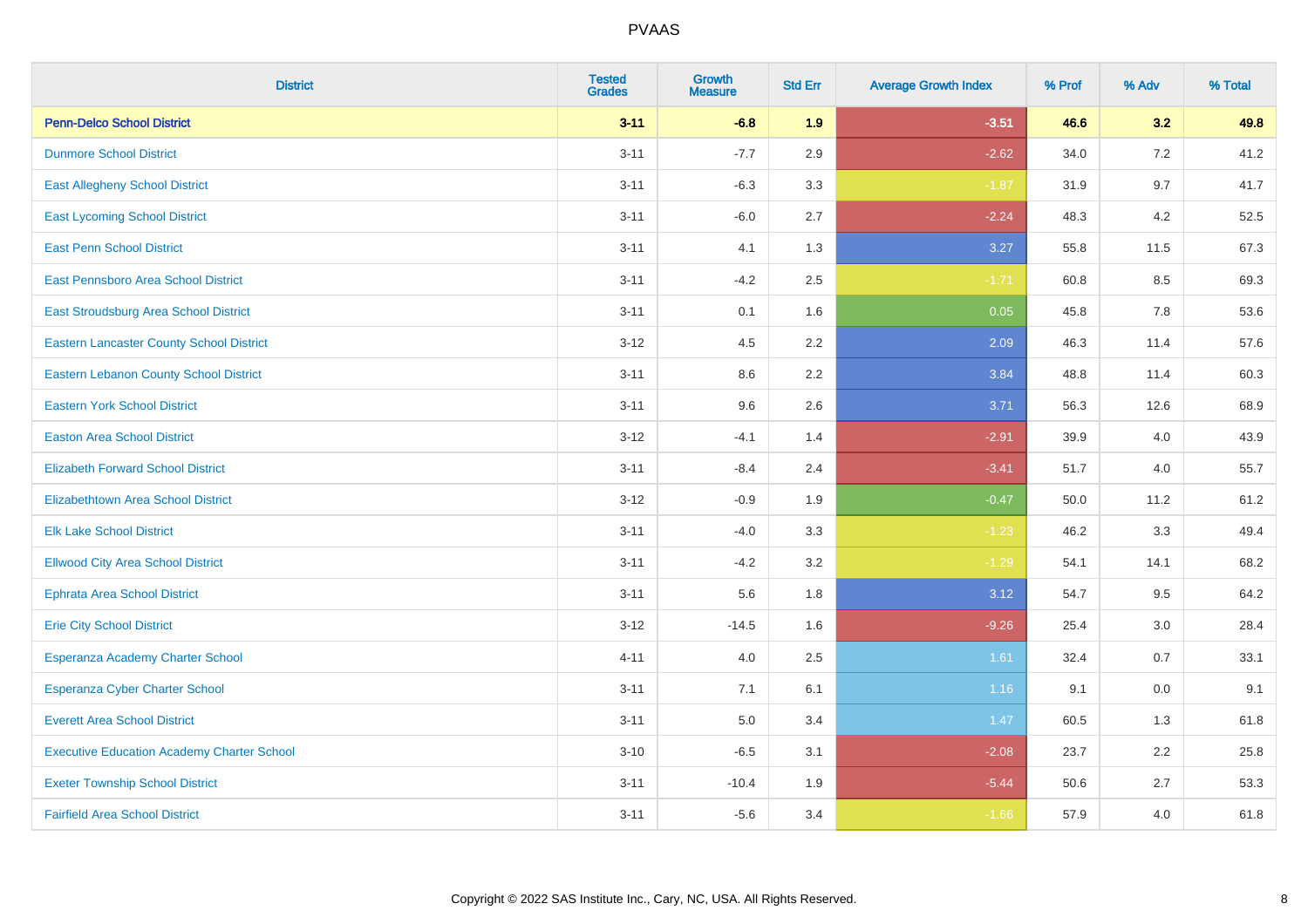| <b>District</b>                             | <b>Tested</b><br><b>Grades</b> | <b>Growth</b><br><b>Measure</b> | <b>Std Err</b> | <b>Average Growth Index</b> | % Prof | % Adv   | % Total |
|---------------------------------------------|--------------------------------|---------------------------------|----------------|-----------------------------|--------|---------|---------|
| <b>Penn-Delco School District</b>           | $3 - 11$                       | $-6.8$                          | 1.9            | $-3.51$                     | 46.6   | 3.2     | 49.8    |
| <b>Fairview School District</b>             | $3 - 11$                       | 3.4                             | 2.6            | 1.32                        | 57.2   | 17.6    | 74.8    |
| <b>Fannett-Metal School District</b>        | $3 - 11$                       | $-3.4$                          | 5.1            | $-0.67$                     | 38.7   | 8.1     | 46.8    |
| <b>Farrell Area School District</b>         | $3 - 11$                       | $-10.4$                         | 4.3            | $-2.41$                     | 19.0   | $0.0\,$ | 19.0    |
| <b>Ferndale Area School District</b>        | $3 - 10$                       | $-5.8$                          | 4.3            | $-1.33$                     | 40.0   | 0.0     | 40.0    |
| <b>Fleetwood Area School District</b>       | $3 - 10$                       | 12.2                            | 2.2            | 5.68                        | 53.5   | 11.6    | 65.2    |
| <b>Forbes Road School District</b>          | $3 - 11$                       | 2.8                             | 5.1            | 0.56                        | 41.4   | 10.3    | 51.7    |
| <b>Forest Area School District</b>          | $3 - 11$                       | $-4.4$                          | 5.4            | $-0.81$                     | 36.2   | 2.1     | 38.3    |
| <b>Forest City Regional School District</b> | $3 - 12$                       | $-6.0$                          | 3.0            | $-1.96$                     | 44.1   | $0.0\,$ | 44.1    |
| <b>Forest Hills School District</b>         | $3 - 11$                       | $-7.3$                          | 2.7            | $-2.74$                     | 41.1   | 13.7    | 54.8    |
| <b>Fort Cherry School District</b>          | $3 - 10$                       | $-5.9$                          | 3.8            | $-1.56$                     | 55.2   | $5.2\,$ | 60.3    |
| <b>Fort Leboeuf School District</b>         | $3 - 11$                       | 11.7                            | 2.5            | 4.73                        | 48.5   | 21.1    | 69.6    |
| Fox Chapel Area School District             | $3 - 11$                       | 9.8                             | 1.8            | 5.36                        | 56.6   | 28.6    | 85.2    |
| <b>Franklin Area School District</b>        | $3 - 11$                       | 6.6                             | 2.8            | 2.34                        | 48.2   | 4.5     | 52.7    |
| <b>Franklin Regional School District</b>    | $3 - 11$                       | 2.0                             | 1.9            | 1.02                        | 66.7   | 15.5    | 82.1    |
| <b>Frazier School District</b>              | $3 - 11$                       | $-17.2$                         | 3.7            | $-4.70$                     | 37.1   | 1.6     | 38.7    |
| <b>Freedom Area School District</b>         | $3 - 11$                       | $-7.1$                          | 3.0            | $-2.37$                     | 43.8   | 4.2     | 47.9    |
| <b>Freeport Area School District</b>        | $3 - 10$                       | 9.7                             | 2.5            | 3.91                        | 57.5   | 17.8    | 75.3    |
| <b>Galeton Area School District</b>         | $3 - 11$                       | 2.2                             | 5.3            | 0.42                        | 41.3   | 4.4     | 45.6    |
| <b>Garnet Valley School District</b>        | $3 - 10$                       | 10.9                            | 1.7            | 6.53                        | 67.1   | 19.0    | 86.1    |
| <b>Gateway School District</b>              | $3 - 11$                       | 0.8                             | 2.2            | 0.38                        | 52.1   | 13.8    | 65.9    |
| <b>General Mclane School District</b>       | $3 - 11$                       | 3.1                             | 2.9            | 1.07                        | 62.3   | 4.9     | 67.2    |
| Gettysburg Area School District             | $3 - 11$                       | $-4.0$                          | 2.1            | $-1.89$                     | 45.3   | 14.0    | 59.3    |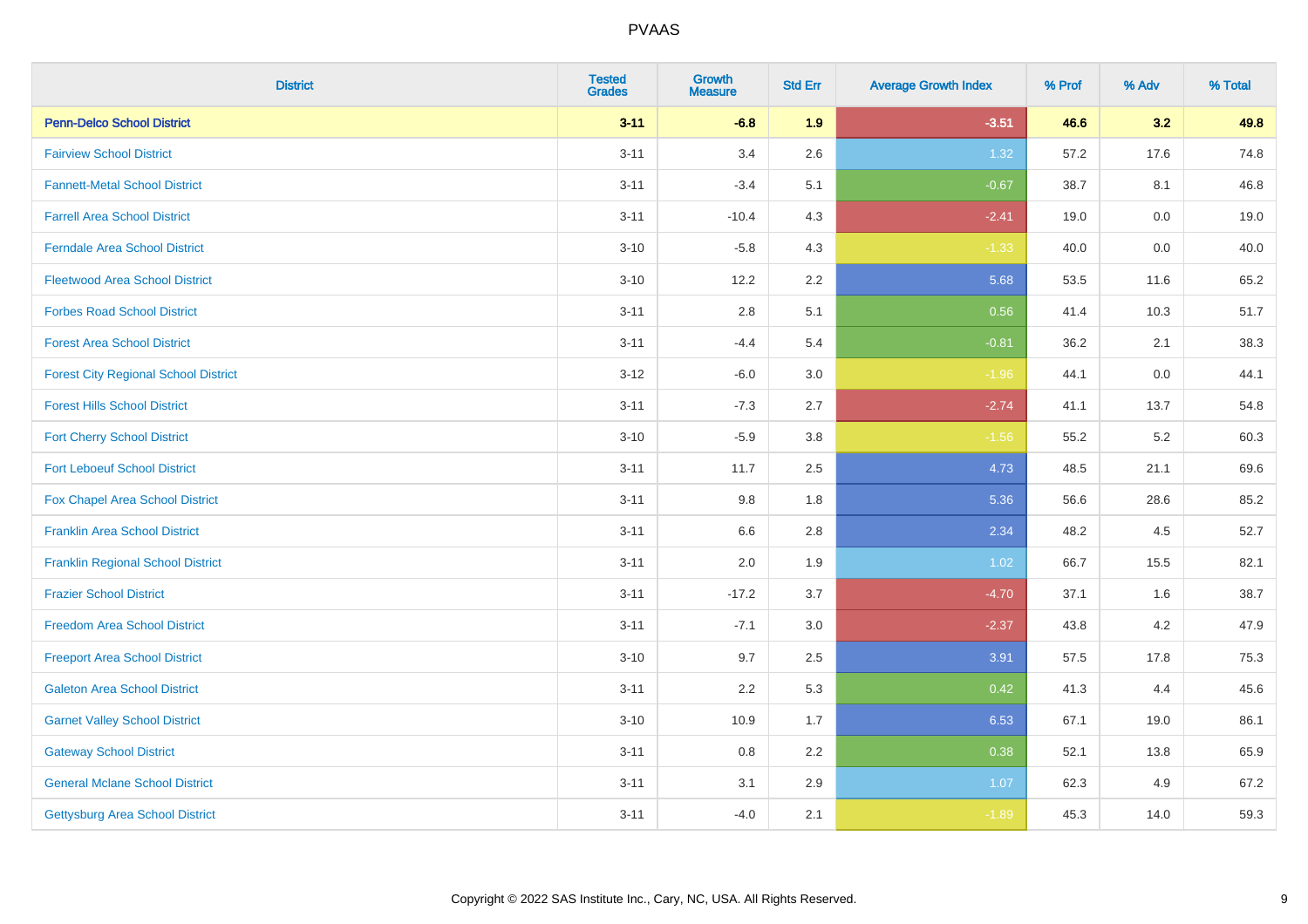| <b>District</b>                               | <b>Tested</b><br><b>Grades</b> | <b>Growth</b><br><b>Measure</b> | <b>Std Err</b> | <b>Average Growth Index</b> | % Prof | % Adv   | % Total |
|-----------------------------------------------|--------------------------------|---------------------------------|----------------|-----------------------------|--------|---------|---------|
| <b>Penn-Delco School District</b>             | $3 - 11$                       | $-6.8$                          | 1.9            | $-3.51$                     | 46.6   | 3.2     | 49.8    |
| <b>Gillingham Charter School</b>              | $3 - 11$                       | $-4.4$                          | 5.6            | $-0.77$                     | 20.8   | 8.3     | 29.2    |
| <b>Girard School District</b>                 | $3 - 11$                       | $-0.6$                          | 2.7            | $-0.22$                     | 53.9   | 15.6    | 69.6    |
| <b>Glendale School District</b>               | $3 - 10$                       | $-0.9$                          | 3.7            | $-0.24$                     | 50.0   | 5.4     | 55.4    |
| <b>Governor Mifflin School District</b>       | $3 - 11$                       | 4.1                             | 1.8            | 2.33                        | 42.5   | 7.2     | 49.7    |
| <b>Great Valley School District</b>           | $3 - 11$                       | 15.0                            | 1.9            | 7.98                        | 50.0   | 35.0    | 85.0    |
| <b>Greater Johnstown School District</b>      | $3 - 11$                       | $-3.1$                          | 2.6            | $-1.19$                     | 26.1   | $0.0\,$ | 26.1    |
| <b>Greater Latrobe School District</b>        | $3 - 11$                       | 0.6                             | 1.9            | 0.31                        | 55.5   | 14.1    | 69.5    |
| <b>Greater Nanticoke Area School District</b> | $3 - 12$                       | 11.2                            | 2.8            | 4.01                        | 38.0   | 12.4    | 50.4    |
| <b>Greencastle-Antrim School District</b>     | $3 - 11$                       | $-3.0$                          | $2.2\,$        | $-1.36$                     | 62.4   | 9.9     | 72.3    |
| <b>Greensburg Salem School District</b>       | $3 - 11$                       | $-4.4$                          | 2.4            | $-1.88$                     | 47.6   | 4.9     | 52.4    |
| <b>Greenville Area School District</b>        | $3 - 11$                       | 0.7                             | 2.9            | 0.26                        | 53.4   | 6.9     | 60.3    |
| <b>Greenwood School District</b>              | $3 - 11$                       | 15.9                            | 3.9            | 4.11                        | 50.0   | 25.0    | 75.0    |
| <b>Grove City Area School District</b>        | $3 - 12$                       | 5.1                             | 2.4            | 2.09                        | 36.4   | 16.5    | 52.8    |
| <b>Halifax Area School District</b>           | $3 - 11$                       | 4.7                             | 3.9            | 1.22                        | 61.5   | 9.6     | 71.2    |
| <b>Hamburg Area School District</b>           | $3 - 11$                       | 8.9                             | 2.5            | 3.63                        | 43.5   | 8.2     | 51.7    |
| <b>Hampton Township School District</b>       | $3 - 11$                       | 5.1                             | 2.2            | 2.35                        | 54.0   | 28.2    | 82.2    |
| <b>Hanover Area School District</b>           | $3 - 11$                       | 2.2                             | 4.6            | 0.48                        | 42.9   | 5.7     | 48.6    |
| <b>Hanover Public School District</b>         | $3 - 11$                       | 5.2                             | 2.8            | 1.83                        | 52.2   | 14.4    | 66.7    |
| <b>Harbor Creek School District</b>           | $3 - 11$                       | $-7.1$                          | 2.7            | $-2.67$                     | 48.8   | 15.2    | 64.0    |
| Harmony Area School District                  | $3 - 10$                       | 4.5                             | 6.3            | 0.72                        | 33.3   | 13.3    | 46.7    |
| <b>Harrisburg City School District</b>        | $3 - 11$                       | $-0.4$                          | 2.1            | $-0.19$                     | 15.1   | 0.4     | 15.5    |
| Hatboro-Horsham School District               | $3 - 11$                       | $-12.8$                         | 1.7            | $-7.47$                     | 45.6   | $7.2\,$ | 52.8    |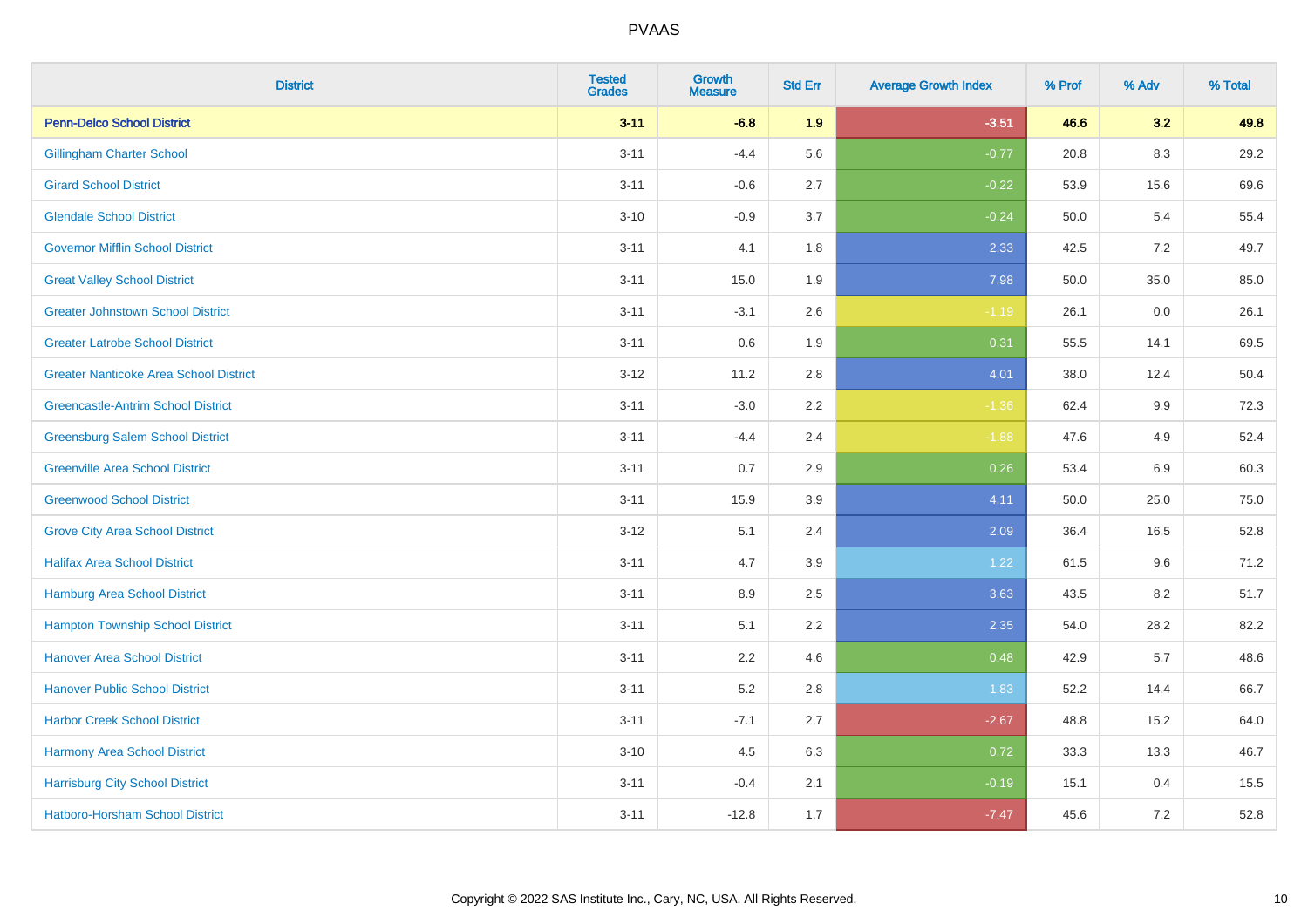| <b>District</b>                               | <b>Tested</b><br><b>Grades</b> | <b>Growth</b><br><b>Measure</b> | <b>Std Err</b> | <b>Average Growth Index</b> | % Prof | % Adv | % Total |
|-----------------------------------------------|--------------------------------|---------------------------------|----------------|-----------------------------|--------|-------|---------|
| <b>Penn-Delco School District</b>             | $3 - 11$                       | $-6.8$                          | 1.9            | $-3.51$                     | 46.6   | 3.2   | 49.8    |
| <b>Haverford Township School District</b>     | $3 - 11$                       | 8.0                             | 1.5            | 5.27                        | 53.0   | 25.5  | 78.6    |
| <b>Hazleton Area School District</b>          | $3 - 11$                       | 9.6                             | 1.4            | 6.77                        | 45.0   | 7.8   | 52.9    |
| <b>Hempfield Area School District</b>         | $3 - 12$                       | 4.6                             | 1.6            | 2.86                        | 53.5   | 20.1  | 73.6    |
| <b>Hempfield School District</b>              | $3 - 11$                       | 0.1                             | 1.4            | 0.08                        | 58.2   | 9.9   | 68.2    |
| <b>Hermitage School District</b>              | $3 - 12$                       | 3.8                             | 2.4            | 1.60                        | 57.5   | 9.3   | 66.8    |
| <b>Highlands School District</b>              | $3 - 11$                       | $-7.4$                          | 2.7            | $-2.76$                     | 44.4   | 3.7   | 48.2    |
| <b>Hollidaysburg Area School District</b>     | $3 - 11$                       | 6.0                             | 2.1            | 2.88                        | 57.1   | 12.3  | 69.4    |
| <b>Homer-Center School District</b>           | $3 - 11$                       | 9.7                             | 3.6            | 2.70                        | 45.1   | 17.2  | 62.3    |
| Hope For Hyndman Charter School               | $3 - 11$                       | $-2.0$                          | 6.1            | $-0.32$                     | 33.3   | 0.0   | 33.3    |
| <b>Hopewell Area School District</b>          | $3 - 11$                       | 2.6                             | 2.7            | 0.97                        | 58.4   | 4.0   | 62.4    |
| Huntingdon Area School District               | $3 - 11$                       | $-2.0$                          | 2.7            | $-0.72$                     | 36.8   | 10.3  | 47.0    |
| Imhotep Institute Charter High School         | $9 - 11$                       | $-5.3$                          | 5.8            | $-0.92$                     | 25.0   | 0.0   | 25.0    |
| <b>Indiana Area School District</b>           | $3 - 11$                       | $-5.3$                          | 2.3            | $-2.28$                     | 47.6   | 18.4  | 66.1    |
| <b>Innovative Arts Academy Charter School</b> | $6 - 11$                       | $-9.1$                          | 3.7            | $-2.44$                     | 9.5    | 0.0   | 9.5     |
| Insight PA Cyber Charter School               | $3 - 11$                       | 0.7                             | 5.7            | 0.12                        | 50.0   | 4.8   | 54.8    |
| <b>Interboro School District</b>              | $3 - 12$                       | $-7.3$                          | 2.1            | $-3.43$                     | 46.6   | 4.8   | 51.4    |
| <b>Iroquois School District</b>               | $3 - 11$                       | 13.1                            | 3.0            | 4.35                        | 48.2   | 7.8   | 56.0    |
| Jamestown Area School District                | $3 - 11$                       | 13.5                            | 4.2            | 3.19                        | 64.4   | 13.3  | 77.8    |
| Jeannette City School District                | $3 - 11$                       | $-4.3$                          | 3.8            | $-1.13$                     | 46.7   | 7.5   | 54.2    |
| Jefferson County-Dubois AVTS                  | $9 - 11$                       | $-16.2$                         | 3.9            | $-4.16$                     | 23.0   | 0.0   | 23.0    |
| Jefferson-Morgan School District              | $3 - 10$                       | $-9.9$                          | 4.2            | $-2.35$                     | 43.8   | 4.2   | 47.9    |
| <b>Jenkintown School District</b>             | $3 - 11$                       | 12.5                            | 4.4            | 2.84                        | 54.6   | 29.6  | 84.1    |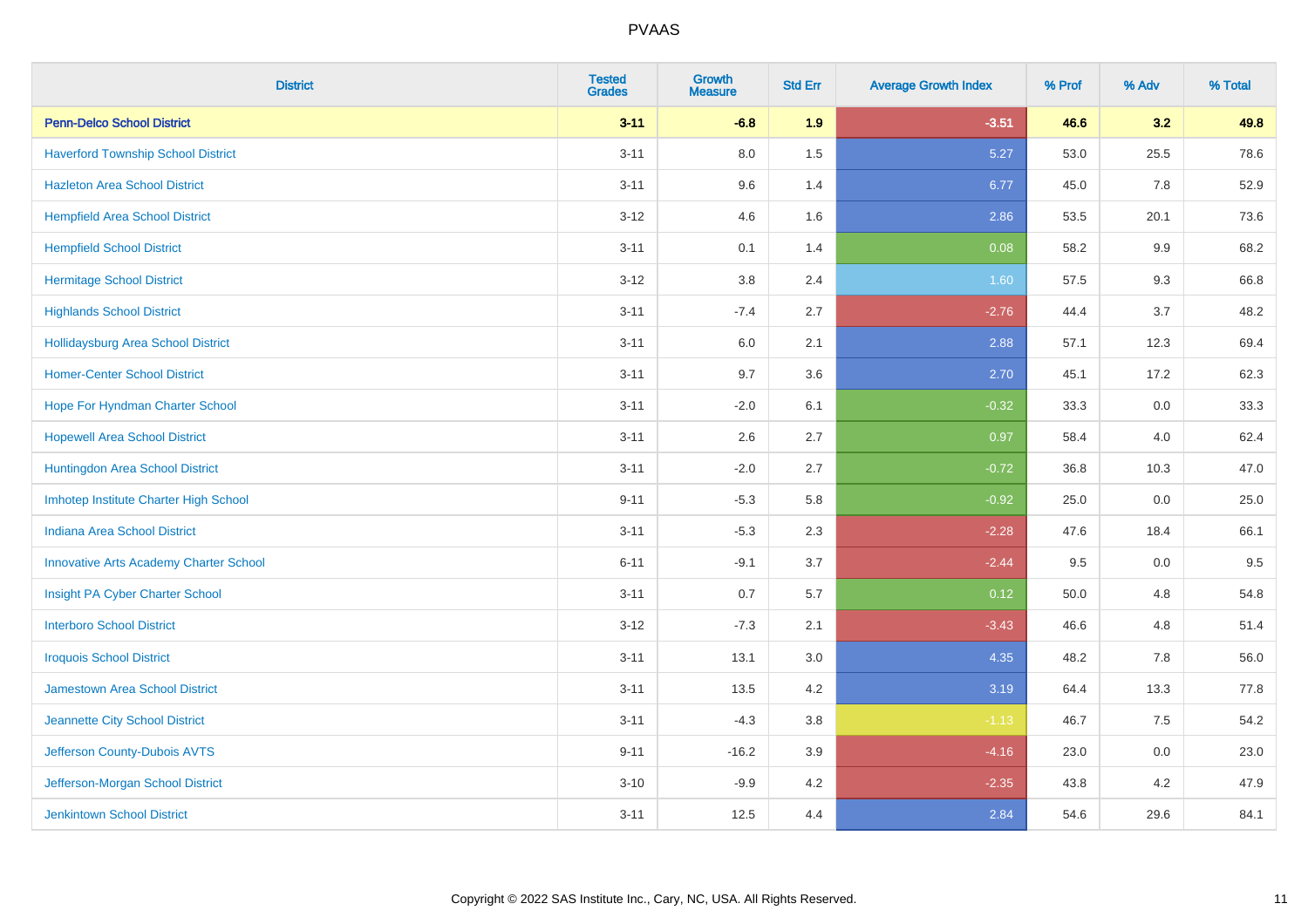| <b>District</b>                                 | <b>Tested</b><br><b>Grades</b> | <b>Growth</b><br><b>Measure</b> | <b>Std Err</b> | <b>Average Growth Index</b> | % Prof | % Adv | % Total |
|-------------------------------------------------|--------------------------------|---------------------------------|----------------|-----------------------------|--------|-------|---------|
| <b>Penn-Delco School District</b>               | $3 - 11$                       | $-6.8$                          | 1.9            | $-3.51$                     | 46.6   | 3.2   | 49.8    |
| <b>Jersey Shore Area School District</b>        | $3 - 11$                       | 0.5                             | 2.6            | 0.21                        | 47.1   | 9.2   | 56.2    |
| Jim Thorpe Area School District                 | $3 - 11$                       | $-5.8$                          | 2.7            | $-2.19$                     | 33.3   | 7.4   | 40.7    |
| Johnsonburg Area School District                | $3 - 11$                       | $-14.1$                         | 3.9            | $-3.62$                     | 54.0   | 4.6   | 58.6    |
| <b>Juniata County School District</b>           | $3 - 12$                       | $-4.9$                          | 2.1            | $-2.26$                     | 38.5   | 2.9   | 41.4    |
| <b>Juniata Valley School District</b>           | $3 - 11$                       | $-3.9$                          | 3.5            | $-1.10$                     | 44.4   | 3.5   | 47.8    |
| <b>Kane Area School District</b>                | $3 - 10$                       | $-3.7$                          | 3.2            | $-1.17$                     | 39.5   | 9.9   | 49.4    |
| Karns City Area School District                 | $3 - 11$                       | $-6.0$                          | 2.9            | $-2.03$                     | 53.1   | 8.3   | 61.5    |
| <b>Kennett Consolidated School District</b>     | $3 - 11$                       | 4.8                             | 1.8            | 2.61                        | 52.5   | 10.7  | 63.2    |
| <b>Keystone Central School District</b>         | $3 - 11$                       | $-5.1$                          | 2.0            | $-2.46$                     | 44.7   | 4.6   | 49.4    |
| <b>Keystone Education Center Charter School</b> | $3 - 12$                       | $-12.9$                         | 5.9            | $-2.19$                     | 28.0   | 0.0   | 28.0    |
| <b>Keystone Oaks School District</b>            | $3 - 11$                       | 5.5                             | 2.6            | 2.07                        | 53.2   | 12.1  | 65.4    |
| <b>Keystone School District</b>                 | $3 - 11$                       | 3.1                             | 3.3            | 0.94                        | 50.6   | 6.5   | 57.1    |
| <b>KIPP Dubois Charter School</b>               | $9 - 10$                       | 4.7                             | 3.3            | 1.40                        | 31.0   | 1.4   | 32.4    |
| <b>Kiski Area School District</b>               | $3 - 11$                       | $-3.7$                          | 2.0            | $-1.86$                     | 57.4   | 10.4  | 67.8    |
| <b>Kutztown Area School District</b>            | $3 - 12$                       | $-0.2$                          | 3.2            | $-0.05$                     | 55.4   | 13.3  | 68.7    |
| La Academia Partnership Charter School          | $6 - 11$                       | $-11.0$                         | 4.7            | $-2.34$                     | 6.8    | 0.0   | 6.8     |
| Lackawanna Trail School District                | $3 - 10$                       | $-21.7$                         | 3.5            | $-6.20$                     | 38.5   | 1.5   | 40.0    |
| <b>Lakeland School District</b>                 | $3 - 11$                       | 1.1                             | 2.8            | 0.38                        | 48.6   | 3.7   | 52.3    |
| Lake-Lehman School District                     | $3 - 11$                       | 10.8                            | 2.7            | 3.93                        | 55.3   | 7.9   | 63.2    |
| <b>Lakeview School District</b>                 | $3 - 11$                       | $-0.9$                          | 3.7            | $-0.24$                     | 60.3   | 3.2   | 63.5    |
| Lampeter-Strasburg School District              | $3 - 12$                       | $-8.6$                          | 2.0            | $-4.33$                     | 55.1   | 9.8   | 64.8    |
| <b>Lancaster School District</b>                | $3 - 12$                       | $-15.8$                         | 1.5            | $-10.90$                    | 14.6   | 2.3   | 16.9    |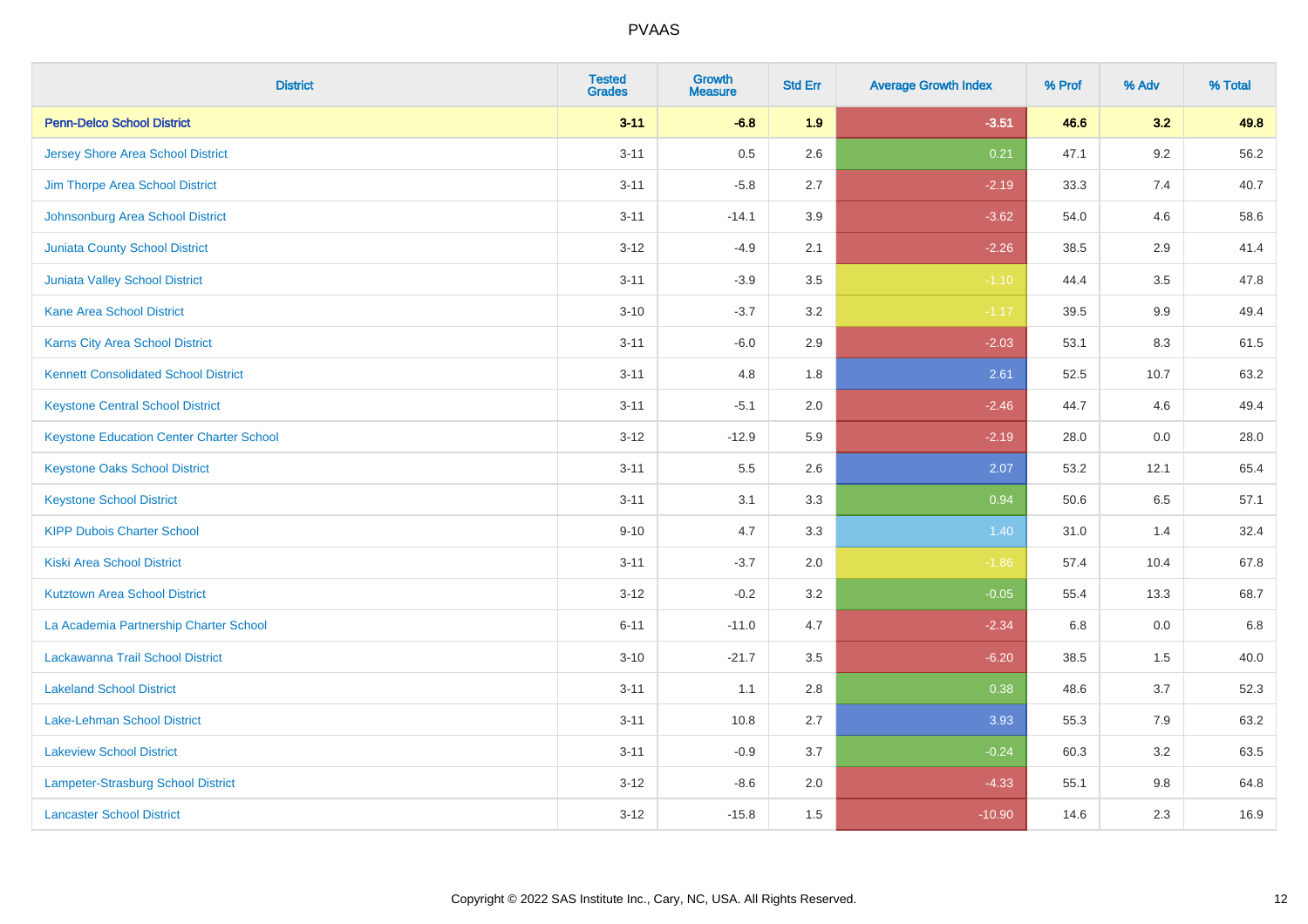| <b>District</b>                                    | <b>Tested</b><br><b>Grades</b> | Growth<br><b>Measure</b> | <b>Std Err</b> | <b>Average Growth Index</b> | % Prof | % Adv   | % Total |
|----------------------------------------------------|--------------------------------|--------------------------|----------------|-----------------------------|--------|---------|---------|
| <b>Penn-Delco School District</b>                  | $3 - 11$                       | $-6.8$                   | 1.9            | $-3.51$                     | 46.6   | 3.2     | 49.8    |
| <b>Laurel Highlands School District</b>            | $3 - 11$                       | 4.3                      | 2.4            | 1.81                        | 44.9   | 9.6     | 54.5    |
| <b>Laurel School District</b>                      | $3 - 11$                       | 1.8                      | 3.1            | 0.59                        | 70.1   | 2.3     | 72.4    |
| <b>Lawrence County CTC</b>                         | $10 - 11$                      | $-21.7$                  | 3.6            | $-6.05$                     | 19.8   | $0.0\,$ | 19.8    |
| <b>Lebanon School District</b>                     | $3 - 11$                       | $-1.6$                   | 1.9            | $-0.80$                     | 24.4   | 2.6     | 27.0    |
| <b>Leechburg Area School District</b>              | $3 - 11$                       | 4.4                      | 4.0            | 1.09                        | 47.8   | 19.6    | 67.4    |
| Lehigh Career & Technical Institute                | $10 - 12$                      | 5.6                      | 5.6            | 0.99                        | 78.3   | 0.0     | 78.3    |
| Lehigh Valley Academy Regional Charter School      | $3 - 11$                       | 0.7                      | 2.3            | 0.32                        | 46.3   | 5.0     | 51.4    |
| Lehigh Valley Charter High School For The Arts     | $9 - 10$                       | 7.3                      | 2.6            | 2.82                        | 62.3   | 18.2    | 80.5    |
| <b>Lehighton Area School District</b>              | $3 - 11$                       | $-1.6$                   | 2.3            | $-0.70$                     | 51.1   | 5.6     | 56.7    |
| <b>Lewisburg Area School District</b>              | $3 - 11$                       | $-2.7$                   | 2.6            | $-1.03$                     | 57.0   | 18.5    | 75.6    |
| <b>Ligonier Valley School District</b>             | $3 - 11$                       | 4.2                      | 3.1            | 1.34                        | 59.1   | 10.3    | 69.5    |
| Lincoln Leadership Academy Charter School          | $3 - 12$                       | 14.2                     | 6.4            | 2.22                        | 23.5   | 0.0     | 23.5    |
| <b>Lincoln Park Performing Arts Charter School</b> | $7 - 11$                       | 3.6                      | 2.5            | 1.42                        | 59.6   | 14.7    | 74.3    |
| <b>Line Mountain School District</b>               | $3 - 11$                       | 4.1                      | 3.2            | 1.27                        | 52.9   | 9.2     | 62.1    |
| <b>Littlestown Area School District</b>            | $3 - 11$                       | 11.4                     | 2.5            | 4.62                        | 55.2   | 10.4    | 65.6    |
| <b>Lower Dauphin School District</b>               | $3 - 11$                       | 0.6                      | 1.9            | 0.33                        | 49.2   | 12.6    | 61.8    |
| <b>Lower Merion School District</b>                | $3 - 11$                       | 19.0                     | 1.3            | 14.93                       | 55.6   | 29.9    | 85.5    |
| <b>Lower Moreland Township School District</b>     | $3 - 11$                       | 2.0                      | 2.2            | 0.95                        | 62.8   | 17.0    | 79.8    |
| <b>Loyalsock Township School District</b>          | $3 - 12$                       | 4.2                      | 2.8            | 1.47                        | 54.3   | 2.1     | 56.4    |
| <b>Mahanoy Area School District</b>                | $3 - 10$                       | $-9.0$                   | 3.6            | $-2.49$                     | 26.2   | 1.6     | 27.9    |
| <b>Manheim Central School District</b>             | $3 - 11$                       | 2.1                      | 2.1            | 1.01                        | 53.2   | 11.6    | 64.8    |
| <b>Manheim Township School District</b>            | $3 - 12$                       | $-0.9$                   | 1.6            | $-0.58$                     | 53.2   | 15.5    | 68.7    |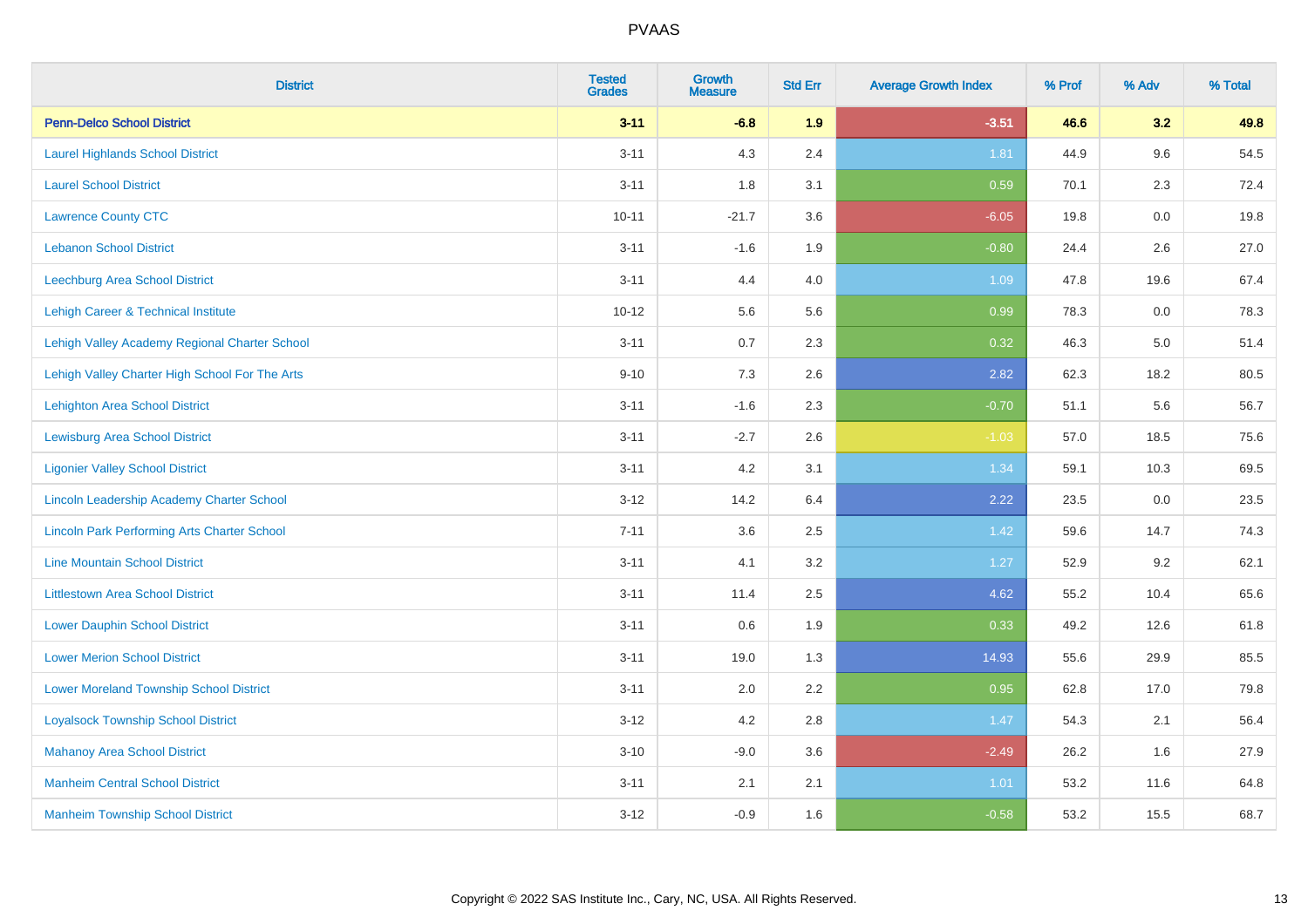| <b>District</b>                                   | <b>Tested</b><br><b>Grades</b> | <b>Growth</b><br><b>Measure</b> | <b>Std Err</b> | <b>Average Growth Index</b> | % Prof | % Adv | % Total |
|---------------------------------------------------|--------------------------------|---------------------------------|----------------|-----------------------------|--------|-------|---------|
| <b>Penn-Delco School District</b>                 | $3 - 11$                       | $-6.8$                          | 1.9            | $-3.51$                     | 46.6   | 3.2   | 49.8    |
| <b>Marion Center Area School District</b>         | $3 - 10$                       | $-12.0$                         | 3.1            | $-3.87$                     | 33.7   | 1.1   | 34.8    |
| Maritime Academy Charter School                   | $3 - 10$                       | $-11.4$                         | 3.5            | $-3.29$                     | 15.2   | 0.0   | 15.2    |
| <b>Marple Newtown School District</b>             | $3 - 11$                       | 2.0                             | 2.4            | 0.81                        | 57.6   | 12.8  | 70.4    |
| <b>Mars Area School District</b>                  | $3 - 10$                       | 5.7                             | 2.1            | 2.75                        | 57.9   | 18.2  | 76.1    |
| <b>MaST Community Charter School</b>              | $3 - 10$                       | $-4.1$                          | 2.7            | $-1.52$                     | 44.0   | 9.5   | 53.4    |
| <b>MaST Community Charter School II</b>           | $3 - 10$                       | 4.4                             | 3.2            | 1.37                        | 28.4   | 3.4   | 31.8    |
| <b>Mastery Charter High School-Lenfest Campus</b> | $7 - 11$                       | 2.5                             | 5.7            | 0.43                        | 40.0   | 0.0   | 40.0    |
| <b>Mastery Charter School - Gratz Campus</b>      | $7 - 10$                       | $-23.9$                         | 4.5            | $-5.29$                     | 2.9    | 0.0   | 2.9     |
| <b>Mastery Charter School - Hardy Williams</b>    | $3 - 11$                       | 11.4                            | 3.4            | 3.33                        | 44.3   | 5.7   | 50.0    |
| <b>Mastery Charter School - Pickett Campus</b>    | $6 - 10$                       | 5.6                             | 5.7            | 1.00                        | 27.8   | 0.0   | 27.8    |
| Mastery Charter School - Shoemaker Campus         | $7 - 10$                       | 4.1                             | 3.0            | 1.34                        | 20.9   | 3.3   | 24.2    |
| <b>Mastery Charter School - Thomas Campus</b>     | $3 - 10$                       | 2.1                             | 6.2            | 0.33                        | 28.6   | 0.0   | 28.6    |
| <b>Mcguffey School District</b>                   | $3 - 11$                       | 2.1                             | 2.6            | 0.81                        | 57.7   | 3.1   | 60.8    |
| <b>Mckeesport Area School District</b>            | $3 - 12$                       | 9.0                             | 2.4            | 3.72                        | 31.0   | 4.5   | 35.5    |
| Mechanicsburg Area School District                | $3 - 11$                       | 5.9                             | 1.8            | 3.29                        | 57.2   | 13.7  | 70.9    |
| <b>Mercer Area School District</b>                | $3 - 11$                       | $-0.2$                          | 3.3            | $-0.06$                     | 56.0   | 8.0   | 64.0    |
| <b>Methacton School District</b>                  | $3 - 11$                       | 2.5                             | 1.7            | 1.43                        | 62.5   | 16.4  | 79.0    |
| Meyersdale Area School District                   | $3 - 11$                       | 4.2                             | 4.0            | 1.07                        | 43.1   | 6.9   | 50.0    |
| <b>Mid Valley School District</b>                 | $3 - 10$                       | $-1.7$                          | 3.0            | $-0.55$                     | 45.1   | 7.8   | 52.9    |
| <b>Middletown Area School District</b>            | $3 - 11$                       | $-5.3$                          | 2.6            | $-2.05$                     | 46.4   | 5.3   | 51.7    |
| <b>Midd-West School District</b>                  | $3 - 11$                       | 10.3                            | 2.7            | 3.80                        | 58.0   | 13.4  | 71.4    |
| <b>Mifflin County School District</b>             | $3 - 11$                       | 9.1                             | 1.7            | 5.49                        | 47.1   | 6.7   | 53.8    |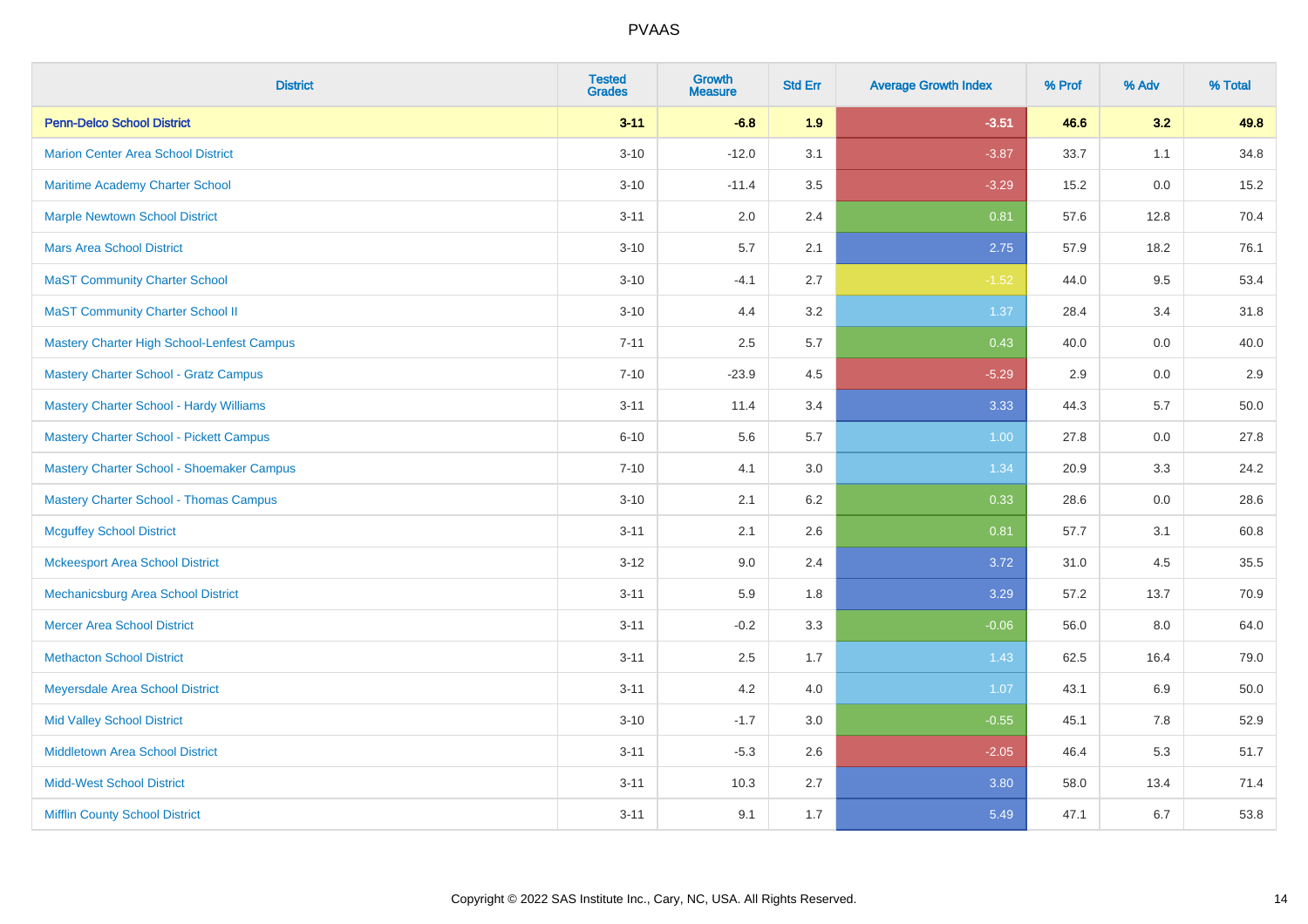| <b>District</b>                            | <b>Tested</b><br><b>Grades</b> | Growth<br><b>Measure</b> | <b>Std Err</b> | <b>Average Growth Index</b> | % Prof | % Adv   | % Total |
|--------------------------------------------|--------------------------------|--------------------------|----------------|-----------------------------|--------|---------|---------|
| <b>Penn-Delco School District</b>          | $3 - 11$                       | $-6.8$                   | 1.9            | $-3.51$                     | 46.6   | 3.2     | 49.8    |
| Mifflinburg Area School District           | $3 - 11$                       | $-15.8$                  | 2.5            | $-6.30$                     | 42.4   | $4.0\,$ | 46.4    |
| <b>Millcreek Township School District</b>  | $3 - 11$                       | 3.1                      | 1.5            | 2.06                        | 55.6   | 14.2    | 69.7    |
| Millersburg Area School District           | $3 - 11$                       | $6.2\,$                  | 3.8            | 1.63                        | 51.8   | 7.4     | 59.3    |
| Millville Area School District             | $3 - 12$                       | $-0.9$                   | 4.7            | $-0.18$                     | 51.4   | 5.4     | 56.8    |
| <b>Milton Area School District</b>         | $3 - 11$                       | $-8.7$                   | 2.5            | $-3.52$                     | 45.4   | 6.9     | 52.3    |
| <b>Minersville Area School District</b>    | $3 - 11$                       | $-14.4$                  | 3.7            | $-3.90$                     | 39.3   | 3.3     | 42.6    |
| <b>Mohawk Area School District</b>         | $3 - 11$                       | $-7.5$                   | 3.1            | $-2.45$                     | 49.4   | 11.0    | 60.4    |
| <b>Monessen City School District</b>       | $3 - 10$                       | 8.3                      | 4.5            | 1.85                        | 42.9   | 2.9     | 45.7    |
| <b>Moniteau School District</b>            | $3 - 11$                       | $-11.8$                  | 3.3            | $-3.56$                     | 50.0   | 6.3     | 56.3    |
| <b>Montgomery Area School District</b>     | $3 - 11$                       | 10.7                     | 3.6            | 2.96                        | 48.7   | 12.4    | 61.1    |
| <b>Montour School District</b>             | $3 - 11$                       | $-1.8$                   | 2.1            | $-0.88$                     | 61.4   | 15.1    | 76.5    |
| <b>Montoursville Area School District</b>  | $3 - 12$                       | 10.8                     | 2.5            | 4.24                        | 44.6   | 20.1    | 64.8    |
| <b>Montrose Area School District</b>       | $3 - 10$                       | $-5.5$                   | 3.0            | $-1.82$                     | 46.7   | 5.4     | 52.2    |
| <b>Moon Area School District</b>           | $3 - 11$                       | 8.2                      | 1.9            | 4.25                        | 58.7   | 18.5    | 77.2    |
| Morrisville Borough School District        | $3 - 11$                       | 4.8                      | 4.3            | 1.10                        | 30.2   | 2.3     | 32.6    |
| <b>Moshannon Valley School District</b>    | $3 - 10$                       | $-7.0$                   | 3.4            | $-2.01$                     | 48.5   | 0.0     | 48.5    |
| <b>Mount Carmel Area School District</b>   | $3 - 11$                       | $-0.6$                   | 3.1            | $-0.18$                     | 45.3   | 2.1     | 47.4    |
| <b>Mount Pleasant Area School District</b> | $3 - 11$                       | $-5.0$                   | 2.6            | $-1.93$                     | 52.6   | $0.0\,$ | 52.6    |
| <b>Mount Union Area School District</b>    | $3 - 10$                       | $-6.1$                   | 3.1            | $-1.97$                     | 32.2   | 3.4     | 35.6    |
| <b>Mountain View School District</b>       | $3 - 11$                       | 20.9                     | 3.5            | 5.91                        | 57.8   | 20.3    | 78.1    |
| Mt Lebanon School District                 | $3 - 11$                       | $-1.0$                   | 1.5            | $-0.70$                     | 61.9   | 24.0    | 85.9    |
| <b>Muhlenberg School District</b>          | $3 - 10$                       | 4.0                      | 1.9            | 2.10                        | 34.2   | 2.6     | 36.8    |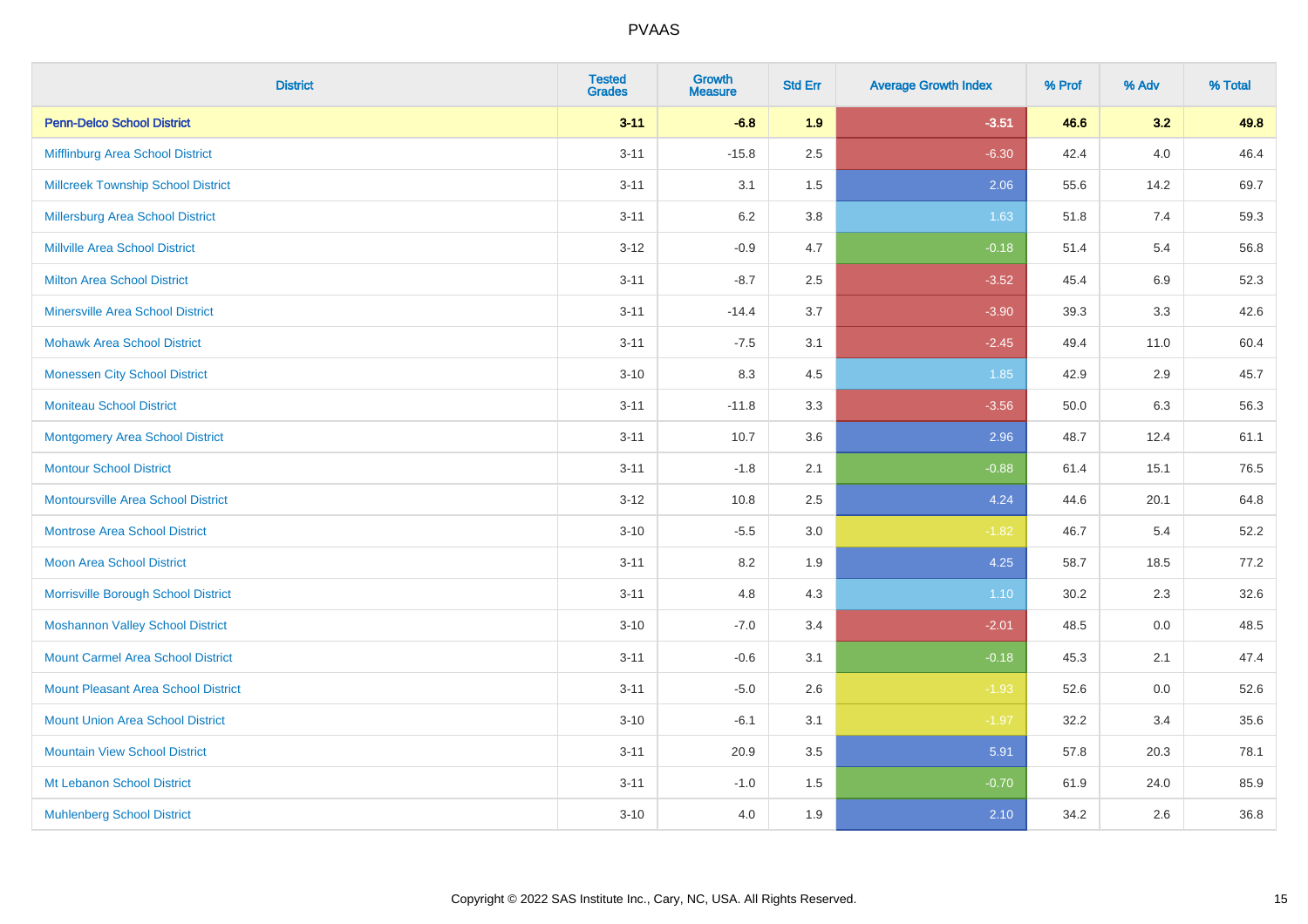| <b>District</b>                            | <b>Tested</b><br><b>Grades</b> | Growth<br><b>Measure</b> | <b>Std Err</b> | <b>Average Growth Index</b> | % Prof | % Adv | % Total |
|--------------------------------------------|--------------------------------|--------------------------|----------------|-----------------------------|--------|-------|---------|
| <b>Penn-Delco School District</b>          | $3 - 11$                       | $-6.8$                   | 1.9            | $-3.51$                     | 46.6   | 3.2   | 49.8    |
| Multicultural Academy Charter School       | $9 - 11$                       | 9.5                      | 3.5            | 2.69                        | 22.0   | 0.0   | 22.0    |
| <b>Muncy School District</b>               | $3 - 11$                       | $-8.1$                   | 3.7            | $-2.21$                     | 42.0   | 3.8   | 45.8    |
| <b>Nazareth Area School District</b>       | $3 - 11$                       | $-4.7$                   | 1.7            | $-2.82$                     | 59.2   | 9.9   | 69.0    |
| <b>Neshaminy School District</b>           | $3 - 11$                       | 4.0                      | 1.3            | 3.02                        | 58.7   | 9.5   | 68.2    |
| <b>Neshannock Township School District</b> | $3 - 10$                       | $-9.7$                   | 2.9            | $-3.34$                     | 62.4   | 5.6   | 67.9    |
| <b>New Brighton Area School District</b>   | $3 - 11$                       | 4.6                      | 3.1            | 1.47                        | 60.9   | 5.8   | 66.7    |
| <b>New Castle Area School District</b>     | $3 - 12$                       | $-6.4$                   | 2.4            | $-2.66$                     | 32.5   | 4.3   | 36.8    |
| <b>New Foundations Charter School</b>      | $3 - 11$                       | 5.4                      | 2.2            | 2.41                        | 47.2   | 2.5   | 49.8    |
| New Hope-Solebury School District          | $3 - 11$                       | 7.5                      | 2.9            | 2.57                        | 68.2   | 22.7  | 90.9    |
| New Kensington-Arnold School District      | $3 - 11$                       | $-0.4$                   | 3.8            | $-0.10$                     | 40.7   | 3.7   | 44.4    |
| <b>Newport School District</b>             | $3 - 12$                       | 1.4                      | 3.5            | 0.41                        | 51.5   | 10.3  | 61.8    |
| <b>Norristown Area School District</b>     | $3 - 12$                       | $-12.8$                  | 1.6            | $-7.98$                     | 23.5   | 2.3   | 25.7    |
| North Allegheny School District            | $3 - 11$                       | 17.4                     | 1.3            | 13.52                       | 59.5   | 28.1  | 87.6    |
| North Clarion County School District       | $3 - 12$                       | 3.7                      | 4.3            | 0.85                        | 67.5   | 15.0  | 82.5    |
| <b>North East School District</b>          | $3 - 11$                       | $-9.3$                   | 3.1            | $-3.02$                     | 62.6   | 14.4  | 77.0    |
| <b>North Hills School District</b>         | $3 - 11$                       | $-1.8$                   | 1.8            | $-0.96$                     | 59.1   | 14.1  | 73.2    |
| <b>North Penn School District</b>          | $3 - 11$                       | 9.1                      | 1.1            | 8.36                        | 55.8   | 17.0  | 72.8    |
| North Pocono School District               | $3 - 11$                       | $-2.3$                   | 3.4            | $-0.68$                     | 52.0   | 16.4  | 68.5    |
| North Schuylkill School District           | $3 - 11$                       | $-1.0$                   | 2.4            | $-0.42$                     | 41.8   | 5.1   | 46.8    |
| <b>North Star School District</b>          | $3 - 11$                       | $-8.7$                   | 3.5            | $-2.51$                     | 47.8   | 6.0   | 53.7    |
| Northampton Area School District           | $3 - 11$                       | 4.0                      | 1.6            | 2.51                        | 52.3   | 10.8  | 63.1    |
| <b>Northeast Bradford School District</b>  | $3 - 10$                       | $-3.1$                   | 4.0            | $-0.78$                     | 33.9   | 3.4   | 37.3    |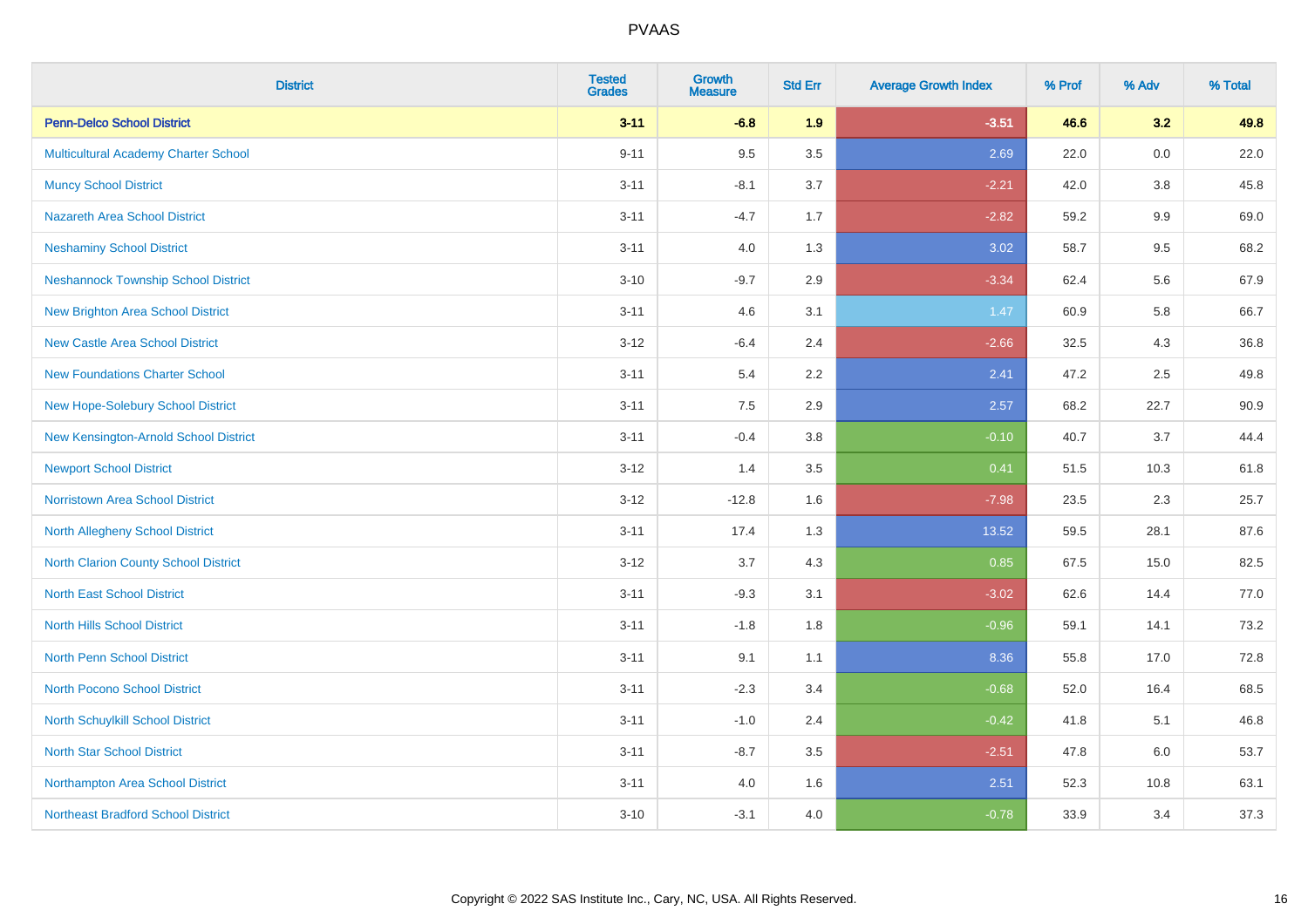| <b>District</b>                         | <b>Tested</b><br><b>Grades</b> | <b>Growth</b><br><b>Measure</b> | <b>Std Err</b> | <b>Average Growth Index</b> | % Prof | % Adv | % Total  |
|-----------------------------------------|--------------------------------|---------------------------------|----------------|-----------------------------|--------|-------|----------|
| <b>Penn-Delco School District</b>       | $3 - 11$                       | $-6.8$                          | 1.9            | $-3.51$                     | 46.6   | 3.2   | 49.8     |
| Northeastern York School District       | $3 - 11$                       | 5.9                             | 2.0            | 3.03                        | 51.1   | 16.6  | 67.6     |
| Northern Bedford County School District | $3 - 11$                       | 16.5                            | 3.6            | 4.58                        | 51.7   | 20.0  | 71.7     |
| <b>Northern Cambria School District</b> | $3 - 11$                       | 10.0                            | 3.3            | 3.04                        | 47.4   | 5.1   | 52.6     |
| Northern Lebanon School District        | $3 - 11$                       | 0.4                             | 2.5            | 0.15                        | 28.0   | 3.0   | 31.0     |
| Northern Lehigh School District         | $3 - 12$                       | $-10.4$                         | 2.7            | $-3.82$                     | 28.0   | 9.3   | 37.3     |
| <b>Northern Potter School District</b>  | $3 - 12$                       | $-13.1$                         | 4.6            | $-2.84$                     | 37.5   | 0.0   | 37.5     |
| Northern Tioga School District          | $3 - 12$                       | $-7.5$                          | 2.8            | $-2.64$                     | 54.0   | 1.2   | 55.2     |
| Northern York County School District    | $3 - 11$                       | 15.6                            | 2.0            | 7.98                        | 57.4   | 11.5  | 68.8     |
| <b>Northgate School District</b>        | $3 - 11$                       | 6.3                             | 3.6            | 1.73                        | 53.3   | 16.7  | 70.0     |
| <b>Northwest Area School District</b>   | $3 - 10$                       | $-10.0$                         | $3.8\,$        | $-2.59$                     | 34.6   | 7.3   | 41.8     |
| Northwestern Lehigh School District     | $3 - 11$                       | 2.2                             | 2.3            | 0.93                        | 53.3   | 9.7   | 63.0     |
| <b>Northwestern School District</b>     | $3 - 11$                       | $-24.9$                         | 3.5            | $-7.13$                     | 42.6   | 2.9   | 45.6     |
| <b>Norwin School District</b>           | $3 - 11$                       | 18.0                            | 1.7            | 10.37                       | 58.5   | 27.0  | 85.4     |
| Octorara Area School District           | $3 - 11$                       | 9.1                             | 2.4            | 3.82                        | 52.1   | 8.5   | 60.6     |
| Oil City Area School District           | $3 - 11$                       | $-2.9$                          | 2.6            | $-1.08$                     | 44.4   | 5.8   | $50.2\,$ |
| <b>Old Forge School District</b>        | $3 - 12$                       | $-5.9$                          | 3.4            | $-1.73$                     | 52.9   | 7.1   | 60.0     |
| <b>Oley Valley School District</b>      | $3 - 11$                       | $-0.4$                          | 2.8            | $-0.15$                     | 43.1   | 12.9  | 56.0     |
| <b>Oswayo Valley School District</b>    | $3 - 12$                       | 8.5                             | $5.0\,$        | 1.68                        | 50.0   | 16.7  | 66.7     |
| <b>Otto-Eldred School District</b>      | $3 - 11$                       | $-0.7$                          | 4.2            | $-0.15$                     | 56.2   | 6.2   | 62.5     |
| <b>Owen J Roberts School District</b>   | $3 - 11$                       | $-12.3$                         | 1.6            | $-7.61$                     | 57.0   | 11.9  | 69.0     |
| <b>Oxford Area School District</b>      | $3 - 11$                       | $-4.3$                          | 1.9            | $-2.26$                     | 41.3   | 8.0   | 49.3     |
| <b>Palisades School District</b>        | $3 - 11$                       | $-8.7$                          | 2.8            | $-3.06$                     | 53.8   | 6.7   | 60.5     |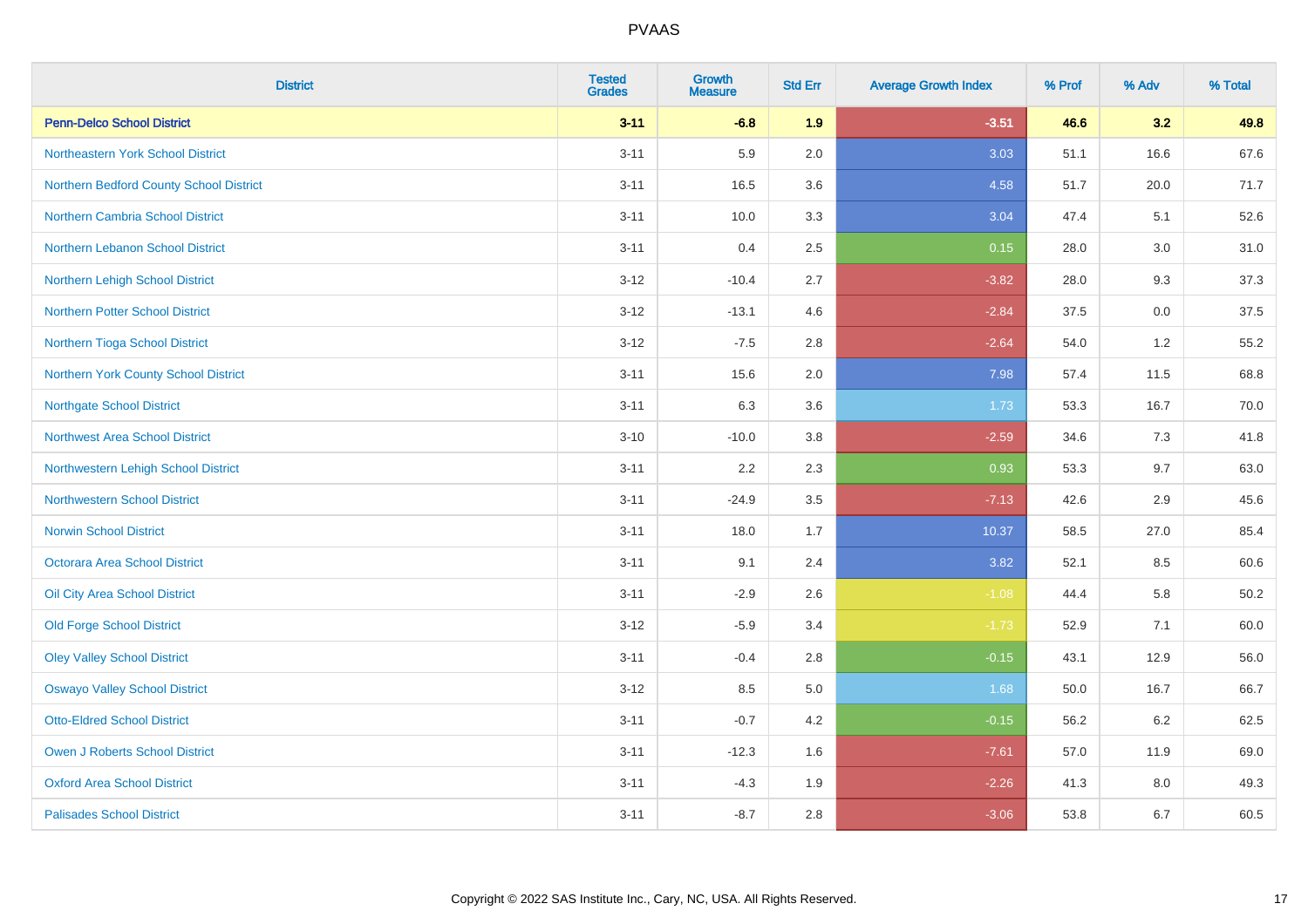| <b>District</b>                               | <b>Tested</b><br><b>Grades</b> | Growth<br><b>Measure</b> | <b>Std Err</b> | <b>Average Growth Index</b> | % Prof | % Adv   | % Total |
|-----------------------------------------------|--------------------------------|--------------------------|----------------|-----------------------------|--------|---------|---------|
| <b>Penn-Delco School District</b>             | $3 - 11$                       | $-6.8$                   | 1.9            | $-3.51$                     | 46.6   | 3.2     | 49.8    |
| <b>Palmerton Area School District</b>         | $3 - 11$                       | $-1.2$                   | 3.0            | $-0.39$                     | 57.4   | $5.0\,$ | 62.4    |
| Palmyra Area School District                  | $3 - 11$                       | 5.6                      | 1.9            | 2.96                        | 56.4   | 15.6    | 72.0    |
| <b>Panther Valley School District</b>         | $3 - 12$                       | $-0.6$                   | 3.3            | $-0.19$                     | 47.9   | 4.3     | 52.1    |
| <b>Parkland School District</b>               | $3 - 11$                       | 5.3                      | 1.2            | 4.30                        | 58.0   | 22.3    | 80.4    |
| Pen Argyl Area School District                | $3 - 12$                       | 9.2                      | 2.7            | 3.46                        | 50.0   | 12.6    | 62.6    |
| <b>Penn Cambria School District</b>           | $3 - 11$                       | $-0.0$                   | 2.7            | $-0.01$                     | 61.5   | 7.7     | 69.2    |
| <b>Penn Hills School District</b>             | $3 - 11$                       | $-7.6$                   | 2.6            | $-2.94$                     | 33.1   | 0.7     | 33.8    |
| <b>Penn Manor School District</b>             | $3 - 11$                       | $-0.4$                   | 1.6            | $-0.25$                     | 51.9   | 12.6    | 64.5    |
| <b>Penncrest School District</b>              | $3 - 11$                       | $5.7\,$                  | 2.2            | 2.57                        | 47.2   | 7.1     | 54.3    |
| <b>Penn-Delco School District</b>             | $3 - 11$                       | $-6.8$                   | 1.9            | $-3.51$                     | 46.6   | 3.2     | 49.8    |
| <b>Pennridge School District</b>              | $3 - 10$                       | $-16.8$                  | 1.4            | $-11.59$                    | 46.8   | 8.0     | 54.9    |
| Penns Manor Area School District              | $3 - 12$                       | $-17.0$                  | 3.7            | $-4.52$                     | 29.7   | 3.1     | 32.8    |
| Penns Valley Area School District             | $3 - 12$                       | 14.0                     | 2.9            | 4.80                        | 41.9   | 23.1    | 65.0    |
| <b>Pennsbury School District</b>              | $3 - 11$                       | 11.7                     | 1.5            | 7.90                        | 60.1   | 21.3    | 81.3    |
| Pennsylvania Cyber Charter School             | $3 - 11$                       | 11.6                     | 1.5            | 7.54                        | 46.3   | $5.0\,$ | 51.3    |
| Pennsylvania Distance Learning Charter School | $3 - 12$                       | 9.3                      | 4.2            | 2.22                        | 42.2   | 3.1     | 45.3    |
| Pennsylvania Leadership Charter School        | $3 - 11$                       | 4.6                      | 2.2            | 2.13                        | 55.4   | 11.2    | 66.7    |
| Pennsylvania Virtual Charter School           | $3 - 11$                       | 11.8                     | 3.5            | 3.37                        | 56.5   | 11.1    | 67.6    |
| <b>Penn-Trafford School District</b>          | $3 - 11$                       | 13.4                     | 1.7            | 7.87                        | 62.3   | 21.9    | 84.2    |
| People For People Charter School              | $3 - 12$                       | 13.3                     | 5.5            | 2.43                        | 13.5   | 0.0     | 13.5    |
| <b>Pequea Valley School District</b>          | $3 - 11$                       | $-5.8$                   | 3.2            | $-1.80$                     | 39.8   | 9.1     | 48.9    |
| <b>Perkiomen Valley School District</b>       | $3 - 11$                       | $-3.5$                   | 1.6            | $-2.18$                     | 53.8   | 13.4    | 67.2    |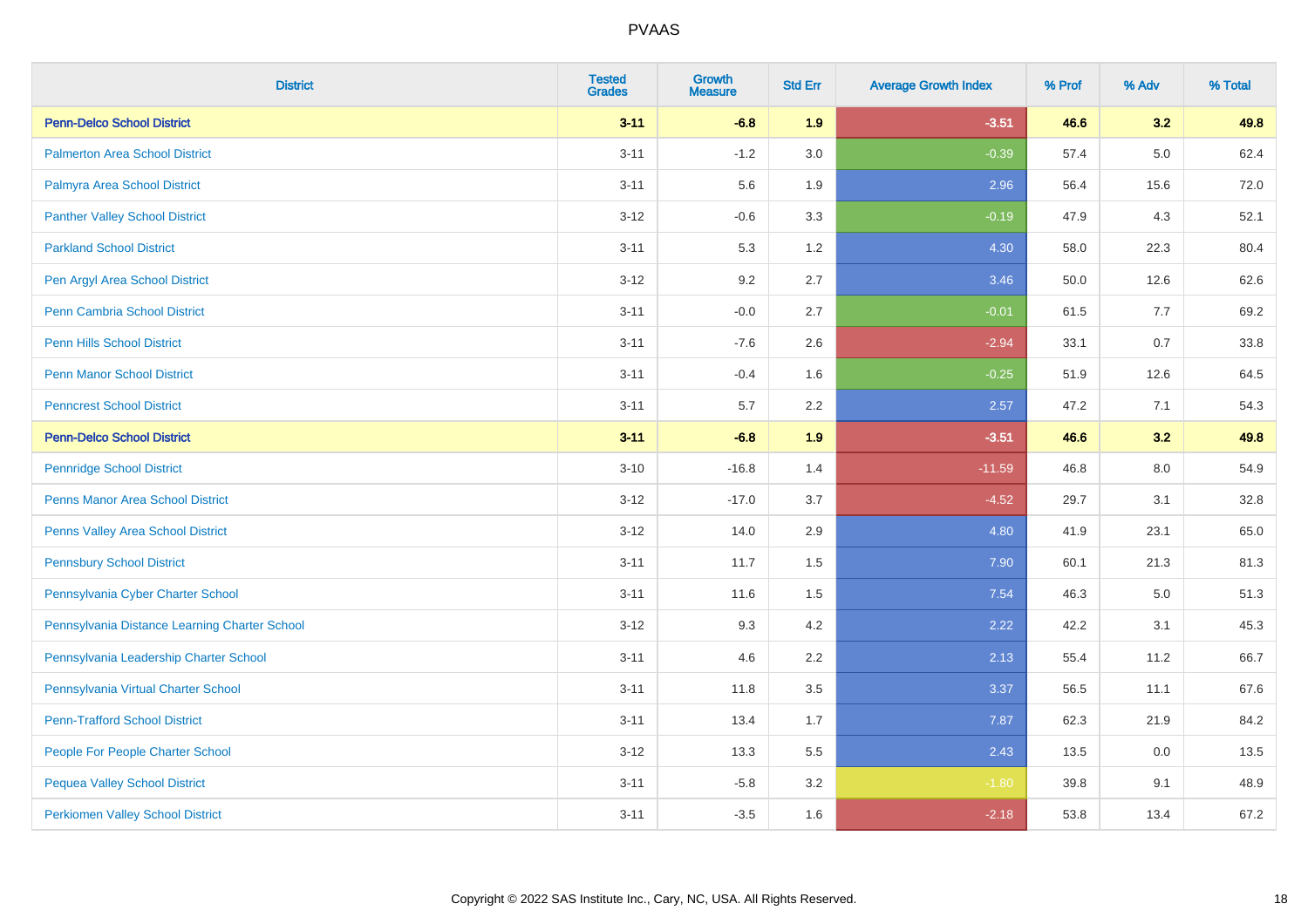| <b>District</b>                                                       | <b>Tested</b><br><b>Grades</b> | <b>Growth</b><br><b>Measure</b> | <b>Std Err</b> | <b>Average Growth Index</b> | % Prof | % Adv | % Total |
|-----------------------------------------------------------------------|--------------------------------|---------------------------------|----------------|-----------------------------|--------|-------|---------|
| <b>Penn-Delco School District</b>                                     | $3 - 11$                       | $-6.8$                          | 1.9            | $-3.51$                     | 46.6   | 3.2   | 49.8    |
| Perseus House Charter School Of Excellence                            | $6 - 11$                       | $-5.2$                          | 3.0            | $-1.72$                     | 16.5   | 0.0   | 16.5    |
| <b>Peters Township School District</b>                                | $3 - 11$                       | 5.0                             | 1.8            | 2.76                        | 59.8   | 26.1  | 85.9    |
| Philadelphia Academy Charter School                                   | $3 - 11$                       | $-8.9$                          | 2.9            | $-3.04$                     | 50.5   | 2.9   | 53.4    |
| Philadelphia City School District                                     | $3 - 12$                       | 7.5                             | 0.6            | 12.64                       | 38.4   | 7.0   | 45.4    |
| Philadelphia Electrical & Tech Charter High School                    | $10 - 10$                      | $-0.5$                          | 2.9            | $-0.15$                     | 8.8    | 0.0   | 8.8     |
| Philipsburg-Osceola Area School District                              | $3 - 11$                       | $-24.8$                         | 3.3            | $-7.43$                     | 19.7   | 2.6   | 22.4    |
| <b>Phoenixville Area School District</b>                              | $3 - 11$                       | $-1.7$                          | 2.1            | $-0.83$                     | 59.9   | 10.6  | 70.5    |
| <b>Pine Grove Area School District</b>                                | $3 - 11$                       | $-7.7$                          | 2.9            | $-2.66$                     | 42.3   | 7.7   | 50.0    |
| <b>Pine-Richland School District</b>                                  | $3 - 11$                       | 11.5                            | 1.8            | 6.31                        | 60.6   | 24.4  | 85.0    |
| <b>Pittsburgh School District</b>                                     | $3 - 11$                       | $-3.3$                          | 1.1            | $-3.04$                     | 33.9   | 8.2   | 42.1    |
| <b>Pittston Area School District</b>                                  | $3 - 11$                       | $-10.1$                         | 5.6            | $-1.80$                     | 38.1   | 9.5   | 47.6    |
| <b>Pleasant Valley School District</b>                                | $3 - 11$                       | 3.1                             | 2.0            | 1.57                        | 57.2   | 5.5   | 62.8    |
| <b>Plum Borough School District</b>                                   | $3 - 11$                       | $-11.3$                         | 2.2            | $-5.19$                     | 51.1   | 9.0   | 60.1    |
| Pocono Mountain School District                                       | $3 - 12$                       | $6.8\,$                         | 1.5            | 4.62                        | 45.8   | 5.0   | 50.7    |
| <b>Port Allegany School District</b>                                  | $3 - 11$                       | 4.4                             | 3.6            | 1.21                        | 28.1   | 9.4   | 37.5    |
| <b>Portage Area School District</b>                                   | $3 - 10$                       | $-8.1$                          | 3.6            | $-2.26$                     | 40.6   | 9.4   | 50.0    |
| <b>Pottsgrove School District</b>                                     | $3 - 11$                       | 2.8                             | 2.0            | 1.35                        | 44.0   | 10.0  | 53.9    |
| <b>Pottstown School District</b>                                      | $3 - 12$                       | $-4.0$                          | 2.4            | $-1.68$                     | 29.8   | 1.2   | 31.0    |
| <b>Pottsville Area School District</b>                                | $3 - 12$                       | 4.4                             | 2.3            | 1.94                        | 44.8   | 5.4   | 50.2    |
| Preparatory Charter School Of Mathematics, Science, Tech, And Careers | $9 - 10$                       | $-4.0$                          | 2.5            | $-1.59$                     | 15.0   | 0.0   | 15.0    |
| Propel Charter School - Braddock Hills                                | $3 - 11$                       | $-13.6$                         | 3.6            | $-3.81$                     | 9.7    | 1.6   | 11.3    |
| <b>Propel Charter School-Homestead</b>                                | $3 - 11$                       | $-11.7$                         | 4.1            | $-2.84$                     | 15.9   | 0.0   | 15.9    |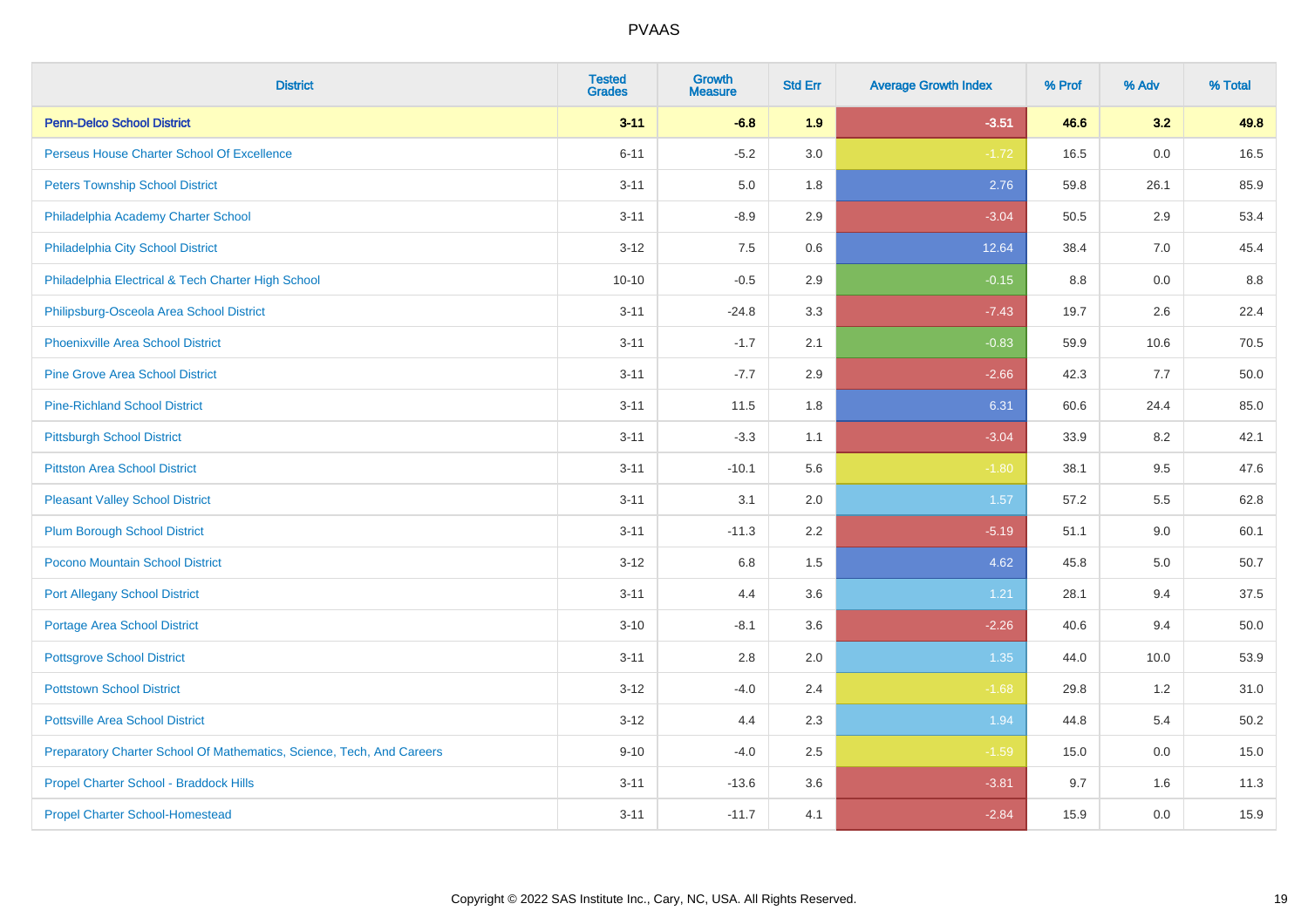| <b>District</b>                                | <b>Tested</b><br><b>Grades</b> | <b>Growth</b><br><b>Measure</b> | <b>Std Err</b> | <b>Average Growth Index</b> | % Prof | % Adv | % Total |
|------------------------------------------------|--------------------------------|---------------------------------|----------------|-----------------------------|--------|-------|---------|
| <b>Penn-Delco School District</b>              | $3 - 11$                       | $-6.8$                          | 1.9            | $-3.51$                     | 46.6   | 3.2   | 49.8    |
| <b>Propel Charter School-Montour</b>           | $3 - 10$                       | $-10.7$                         | 3.9            | $-2.71$                     | 13.7   | 0.0   | 13.7    |
| <b>Punxsutawney Area School District</b>       | $3 - 11$                       | 4.2                             | 2.9            | 1.45                        | 55.0   | 5.5   | 60.6    |
| <b>Purchase Line School District</b>           | $3 - 12$                       | 1.7                             | 3.5            | 0.47                        | 43.1   | 5.4   | 48.5    |
| <b>Quaker Valley School District</b>           | $3 - 11$                       | $-2.8$                          | 2.6            | $-1.08$                     | 55.2   | 13.2  | 68.4    |
| <b>Quakertown Community School District</b>    | $3 - 12$                       | $-4.4$                          | 1.6            | $-2.70$                     | 56.5   | 10.0  | 66.6    |
| <b>Radnor Township School District</b>         | $3 - 12$                       | $1.0\,$                         | 2.1            | 0.50                        | 65.0   | 23.2  | 88.2    |
| <b>Reach Cyber Charter School</b>              | $3 - 11$                       | 8.1                             | 4.7            | 1.72                        | 42.4   | 4.6   | 47.0    |
| <b>Reading School District</b>                 | $3 - 11$                       | 10.1                            | 1.4            | 7.25                        | 24.7   | 2.4   | 27.2    |
| <b>Redbank Valley School District</b>          | $3 - 11$                       | $-9.5$                          | 3.4            | $-2.77$                     | 31.5   | 4.9   | 36.4    |
| Renaissance Academy Charter School             | $3 - 11$                       | 8.3                             | 3.3            | 2.54                        | 45.6   | 22.8  | 68.4    |
| <b>Reynolds School District</b>                | $3 - 10$                       | 0.5                             | 3.4            | 0.16                        | 52.1   | 7.0   | 59.2    |
| <b>Richland School District</b>                | $3 - 11$                       | 6.7                             | 2.9            | 2.33                        | 62.2   | 19.2  | 81.4    |
| <b>Ridgway Area School District</b>            | $3 - 11$                       | $-14.5$                         | 4.1            | $-3.56$                     | 49.0   | 9.8   | 58.8    |
| <b>Ridley School District</b>                  | $3 - 12$                       | 10.0                            | 1.6            | 6.10                        | 45.6   | 8.2   | 53.8    |
| <b>Ringgold School District</b>                | $3 - 11$                       | $-14.7$                         | 2.4            | $-6.04$                     | 41.5   | 7.9   | 49.4    |
| <b>Riverside Beaver County School District</b> | $3 - 11$                       | $-14.0$                         | 3.0            | $-4.64$                     | 49.4   | 8.8   | 58.2    |
| <b>Riverside School District</b>               | $3 - 11$                       | $-3.2$                          | 3.0            | $-1.09$                     | 43.0   | 9.0   | 52.0    |
| <b>Riverview School District</b>               | $3 - 11$                       | $-4.6$                          | 3.8            | $-1.20$                     | 57.9   | 15.8  | 73.7    |
| <b>Roberto Clemente Charter School</b>         | $3 - 12$                       | 2.2                             | 4.9            | 0.45                        | 27.5   | 5.0   | 32.5    |
| <b>Rochester Area School District</b>          | $3 - 11$                       | $-13.2$                         | 4.6            | $-2.89$                     | 19.5   | 1.3   | 20.8    |
| <b>Rose Tree Media School District</b>         | $3 - 10$                       | $-25.6$                         | 2.4            | $-10.76$                    | 54.8   | 6.4   | 61.2    |
| Saint Marys Area School District               | $3 - 11$                       | 7.8                             | 2.6            | 3.04                        | 57.0   | 8.2   | 65.2    |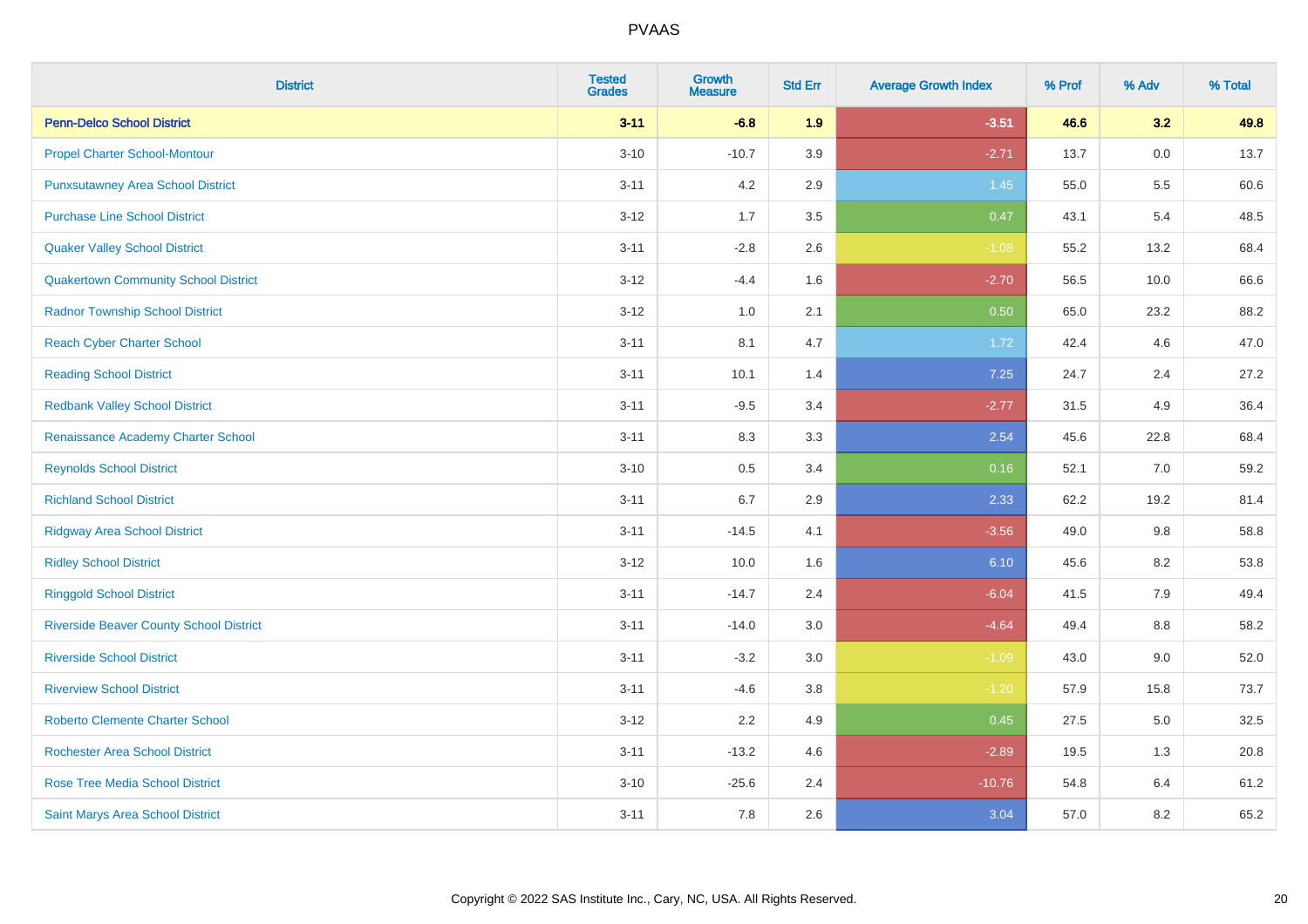| <b>District</b>                               | <b>Tested</b><br><b>Grades</b> | Growth<br><b>Measure</b> | <b>Std Err</b> | <b>Average Growth Index</b> | % Prof | % Adv | % Total |
|-----------------------------------------------|--------------------------------|--------------------------|----------------|-----------------------------|--------|-------|---------|
| <b>Penn-Delco School District</b>             | $3 - 11$                       | $-6.8$                   | 1.9            | $-3.51$                     | 46.6   | 3.2   | 49.8    |
| <b>Salisbury Township School District</b>     | $3 - 11$                       | 6.3                      | 3.6            | 1.77                        | 46.2   | 6.6   | 52.8    |
| Salisbury-Elk Lick School District            | $3 - 11$                       | $-13.5$                  | 5.9            | $-2.30$                     | 27.8   | 0.0   | 27.8    |
| <b>Saucon Valley School District</b>          | $3 - 11$                       | 14.7                     | 2.5            | 5.98                        | 48.7   | 20.2  | 69.0    |
| <b>Sayre Area School District</b>             | $3 - 11$                       | 11.2                     | 3.5            | 3.20                        | 52.2   | 7.5   | 59.7    |
| <b>School Lane Charter School</b>             | $3 - 11$                       | 12.4                     | 3.6            | 3.43                        | 59.1   | 9.8   | 68.9    |
| Schuylkill Haven Area School District         | $3 - 11$                       | $-15.3$                  | 3.1            | $-4.87$                     | 49.7   | 2.4   | 52.1    |
| <b>Schuylkill Valley School District</b>      | $3 - 11$                       | 1.4                      | 2.5            | 0.56                        | 55.1   | 10.2  | 65.3    |
| <b>Scranton School District</b>               | $3 - 12$                       | $-2.9$                   | 2.4            | $-1.22$                     | 45.6   | 3.6   | 49.1    |
| Selinsgrove Area School District              | $3 - 12$                       | 8.3                      | 2.3            | 3.54                        | 56.8   | 10.0  | 66.8    |
| <b>Seneca Valley School District</b>          | $3 - 11$                       | $-1.4$                   | 1.4            | $-0.99$                     | 57.2   | 11.4  | 68.6    |
| <b>Shade-Central City School District</b>     | $3 - 11$                       | $-5.9$                   | 4.6            | $-1.28$                     | 27.8   | 0.0   | 27.8    |
| <b>Shaler Area School District</b>            | $3 - 11$                       | $-0.8$                   | 1.9            | $-0.43$                     | 49.1   | 9.6   | 58.7    |
| <b>Shamokin Area School District</b>          | $3 - 11$                       | $-7.7$                   | 4.8            | $-1.60$                     | 38.1   | 3.2   | 41.3    |
| <b>Shanksville-Stonycreek School District</b> | $3 - 10$                       | 7.0                      | 5.9            | 1.20                        | 64.7   | 17.6  | 82.4    |
| <b>Sharon City School District</b>            | $3 - 11$                       | 4.9                      | 2.6            | 1.87                        | 48.2   | 5.3   | 53.4    |
| <b>Sharpsville Area School District</b>       | $3 - 11$                       | $-1.4$                   | 3.5            | $-0.40$                     | 55.2   | 13.4  | 68.7    |
| <b>Shenandoah Valley School District</b>      | $3 - 11$                       | 9.7                      | 3.9            | 2.49                        | 28.3   | 5.0   | 33.3    |
| Shenango Area School District                 | $3 - 11$                       | $-2.6$                   | 3.3            | $-0.79$                     | 50.6   | 13.9  | 64.6    |
| <b>Shikellamy School District</b>             | $3 - 10$                       | $-22.3$                  | 2.5            | $-8.92$                     | 33.3   | 6.1   | 39.5    |
| <b>Shippensburg Area School District</b>      | $3 - 11$                       | 9.3                      | 1.9            | 4.84                        | 53.1   | 10.2  | 63.3    |
| <b>Slippery Rock Area School District</b>     | $3 - 11$                       | $-6.3$                   | 2.5            | $-2.51$                     | 56.2   | 9.5   | 65.7    |
| <b>Smethport Area School District</b>         | $3 - 12$                       | 0.6                      | 3.9            | 0.15                        | 37.0   | 1.8   | 38.9    |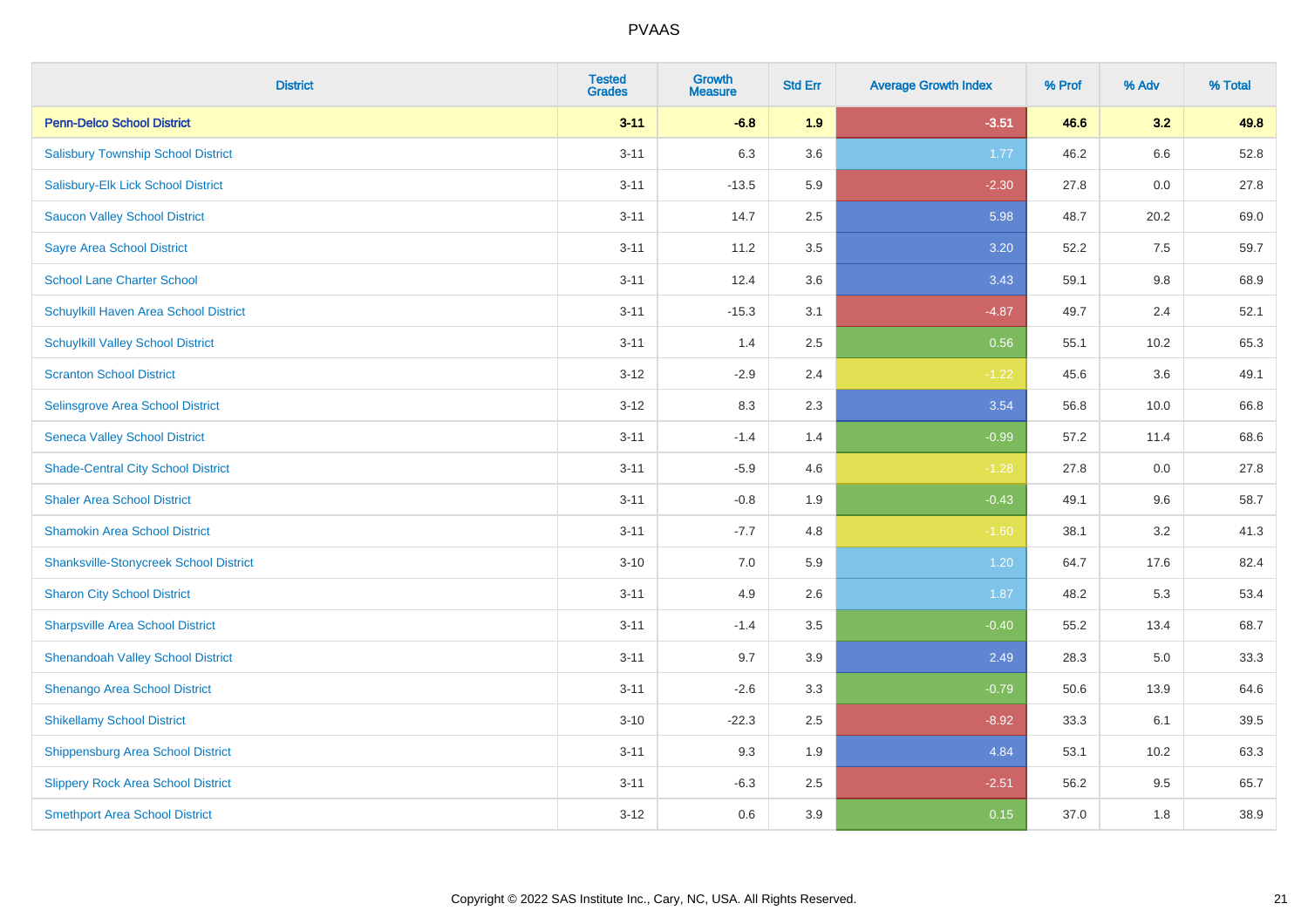| <b>District</b>                            | <b>Tested</b><br><b>Grades</b> | <b>Growth</b><br><b>Measure</b> | <b>Std Err</b> | <b>Average Growth Index</b> | % Prof | % Adv | % Total |
|--------------------------------------------|--------------------------------|---------------------------------|----------------|-----------------------------|--------|-------|---------|
| <b>Penn-Delco School District</b>          | $3 - 11$                       | $-6.8$                          | 1.9            | $-3.51$                     | 46.6   | 3.2   | 49.8    |
| <b>Solanco School District</b>             | $3 - 11$                       | $-11.0$                         | 2.0            | $-5.55$                     | 41.6   | 4.5   | 46.1    |
| <b>Somerset Area School District</b>       | $3 - 11$                       | $-4.4$                          | 2.3            | $-1.93$                     | 44.4   | 14.9  | 59.3    |
| <b>Souderton Area School District</b>      | $3 - 11$                       | 12.4                            | 1.5            | 8.28                        | 61.7   | 15.2  | 76.9    |
| South Allegheny School District            | $3 - 11$                       | $-8.8$                          | 3.2            | $-2.70$                     | 40.5   | 0.0   | 40.5    |
| South Butler County School District        | $3 - 10$                       | 3.9                             | 2.5            | 1.54                        | 53.1   | 16.6  | 69.7    |
| South Eastern School District              | $3 - 11$                       | 0.9                             | 2.4            | 0.39                        | 54.8   | 6.6   | 61.4    |
| South Fayette Township School District     | $3 - 11$                       | 1.7                             | 2.0            | 0.88                        | 61.0   | 26.5  | 87.6    |
| <b>South Park School District</b>          | $3 - 11$                       | $-11.3$                         | 2.7            | $-4.23$                     | 53.5   | 13.7  | 67.3    |
| South Side Area School District            | $3 - 11$                       | $-1.6$                          | 3.3            | $-0.48$                     | 50.0   | 6.8   | 56.8    |
| South Western School District              | $3 - 12$                       | 3.9                             | 1.9            | 2.08                        | 60.2   | 8.1   | 68.3    |
| South Williamsport Area School District    | $3 - 10$                       | $-5.7$                          | 2.5            | $-2.30$                     | 45.5   | 4.5   | 50.0    |
| Southeastern Greene School District        | $3 - 10$                       | 3.3                             | 4.6            | 0.72                        | 57.6   | 6.1   | 63.6    |
| Southern Columbia Area School District     | $3 - 11$                       | $-14.6$                         | 3.0            | $-4.92$                     | 55.0   | 4.0   | 59.0    |
| <b>Southern Fulton School District</b>     | $3 - 11$                       | $-23.7$                         | 4.4            | $-5.37$                     | 34.2   | 10.5  | 44.7    |
| Southern Huntingdon County School District | $3 - 11$                       | $-12.9$                         | 3.2            | $-3.98$                     | 32.5   | 2.5   | 35.0    |
| Southern Lehigh School District            | $3 - 11$                       | $-0.4$                          | 2.3            | $-0.17$                     | 66.1   | 11.9  | 78.0    |
| Southern Tioga School District             | $3 - 11$                       | $-11.5$                         | 2.7            | $-4.25$                     | 47.8   | 6.4   | 54.3    |
| Southern York County School District       | $3 - 11$                       | 14.2                            | 2.1            | 6.91                        | 55.1   | 18.1  | 73.1    |
| <b>Southmoreland School District</b>       | $3 - 11$                       | $-8.3$                          | 3.6            | $-2.32$                     | 56.8   | 7.2   | 64.0    |
| <b>Spring Cove School District</b>         | $3 - 11$                       | 3.4                             | 2.5            | 1.33                        | 47.8   | 12.7  | 60.4    |
| <b>Spring Grove Area School District</b>   | $3 - 11$                       | 5.6                             | 2.1            | 2.68                        | 55.1   | 15.0  | 70.1    |
| <b>Springfield School District</b>         | $3 - 11$                       | 13.8                            | 1.7            | 7.99                        | 60.9   | 21.5  | 82.4    |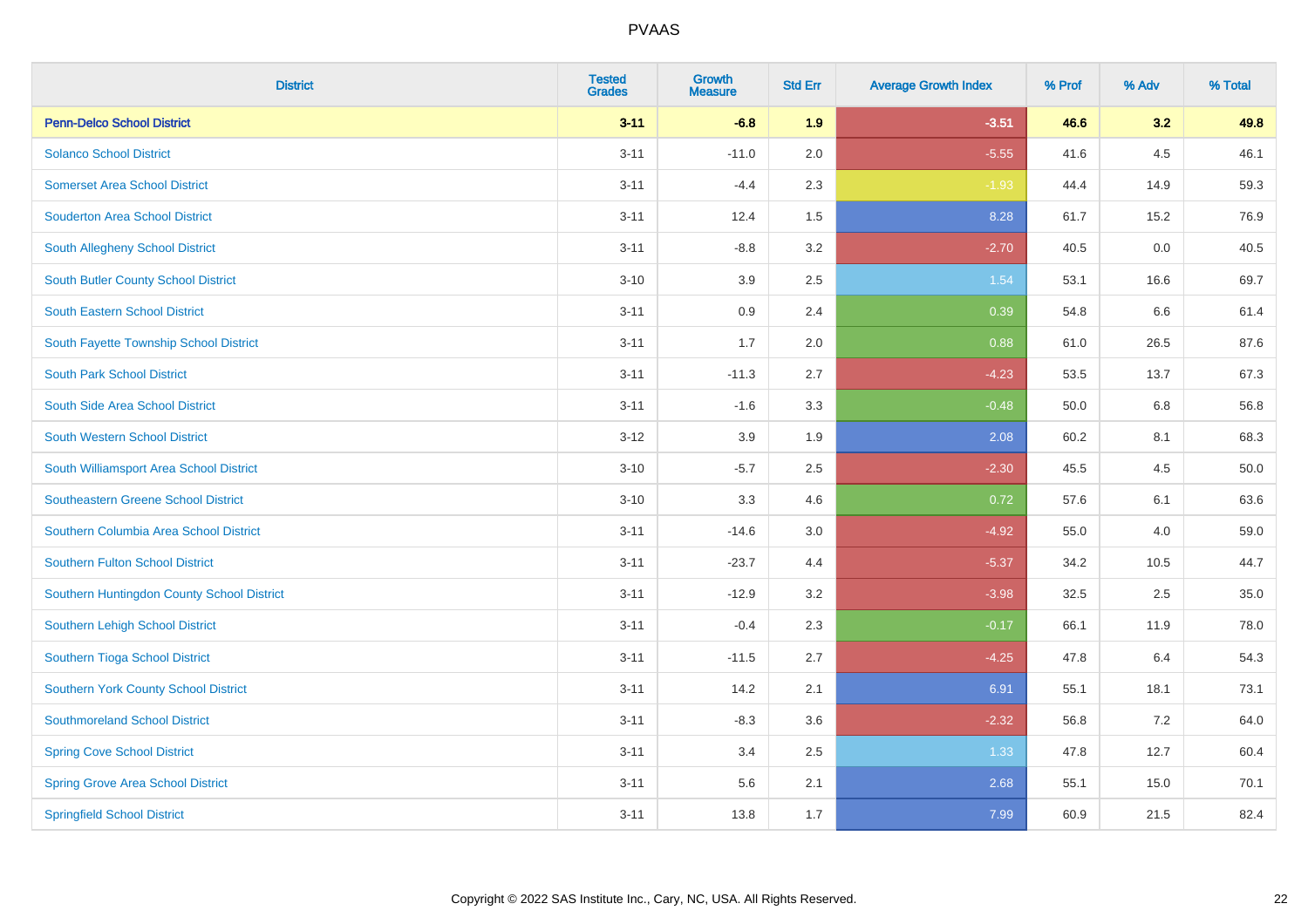| <b>District</b>                              | <b>Tested</b><br><b>Grades</b> | <b>Growth</b><br><b>Measure</b> | <b>Std Err</b> | <b>Average Growth Index</b> | % Prof | % Adv   | % Total |
|----------------------------------------------|--------------------------------|---------------------------------|----------------|-----------------------------|--------|---------|---------|
| <b>Penn-Delco School District</b>            | $3 - 11$                       | $-6.8$                          | 1.9            | $-3.51$                     | 46.6   | 3.2     | 49.8    |
| <b>Springfield Township School District</b>  | $3 - 11$                       | $-18.9$                         | 3.2            | $-5.88$                     | 62.6   | $3.6\,$ | 66.3    |
| <b>Spring-Ford Area School District</b>      | $3 - 11$                       | 6.0                             | 1.3            | 4.46                        | 60.8   | 16.5    | 77.4    |
| <b>State College Area School District</b>    | $3 - 11$                       | 20.5                            | 1.4            | 14.33                       | 58.0   | 25.9    | 84.0    |
| <b>Steel Valley School District</b>          | $3 - 11$                       | 6.5                             | 3.4            | 1.89                        | 50.7   | 5.6     | 56.3    |
| <b>Steelton-Highspire School District</b>    | $3 - 11$                       | $-11.8$                         | 3.5            | $-3.40$                     | 14.5   | 0.0     | 14.5    |
| <b>Sto-Rox School District</b>               | $3 - 10$                       | 6.6                             | 3.7            | 1.80                        | 13.4   | 0.0     | 13.4    |
| <b>Stroudsburg Area School District</b>      | $3 - 11$                       | 5.5                             | 1.9            | 2.88                        | 48.1   | 4.2     | 52.3    |
| <b>Sugar Valley Rural Charter School</b>     | $3 - 11$                       | $-11.0$                         | 4.5            | $-2.46$                     | 14.9   | 0.0     | 14.9    |
| <b>Sullivan County School District</b>       | $3 - 10$                       | $-4.0$                          | 4.4            | $-0.90$                     | 66.7   | $2.6\,$ | 69.2    |
| <b>Susquehanna Community School District</b> | $3 - 11$                       | $-2.8$                          | 4.2            | $-0.66$                     | 49.4   | 6.9     | 56.3    |
| Susquehanna Township School District         | $3 - 12$                       | $-5.8$                          | 2.7            | $-2.17$                     | 36.0   | 5.6     | 41.6    |
| <b>Susquenita School District</b>            | $3 - 11$                       | $-0.1$                          | 2.8            | $-0.01$                     | 47.7   | 10.1    | 57.8    |
| <b>Tacony Academy Charter School</b>         | $3 - 11$                       | $-14.7$                         | $3.0\,$        | $-4.82$                     | 22.4   | 1.8     | 24.1    |
| <b>Tamaqua Area School District</b>          | $3 - 12$                       | $-8.2$                          | 2.5            | $-3.24$                     | 44.5   | 1.9     | 46.4    |
| <b>Tech Freire Charter School</b>            | $9 - 11$                       | 9.3                             | 2.9            | 3.26                        | 18.0   | 1.1     | 19.1    |
| The New Academy Charter School               | $8 - 11$                       | $-10.4$                         | 5.2            | $-2.00$                     | 0.0    | 0.0     | $0.0\,$ |
| <b>Tidioute Community Charter School</b>     | $3 - 11$                       | 5.7                             | 5.1            | 1.11                        | 34.4   | 21.9    | 56.2    |
| <b>Titusville Area School District</b>       | $3 - 11$                       | $-13.2$                         | 2.6            | $-4.99$                     | 43.2   | 4.8     | 48.0    |
| <b>Towanda Area School District</b>          | $3 - 11$                       | 4.0                             | 2.8            | 1.44                        | 39.4   | 6.6     | 46.0    |
| <b>Trinity Area School District</b>          | $3 - 11$                       | $-5.4$                          | 2.0            | $-2.71$                     | 48.3   | 11.8    | 60.1    |
| <b>Tri-Valley School District</b>            | $3 - 10$                       | $-6.4$                          | 4.1            | $-1.57$                     | 37.0   | 4.4     | 41.3    |
| <b>Troy Area School District</b>             | $3 - 10$                       | $-4.3$                          | 3.4            | $-1.26$                     | 43.2   | 5.7     | 48.9    |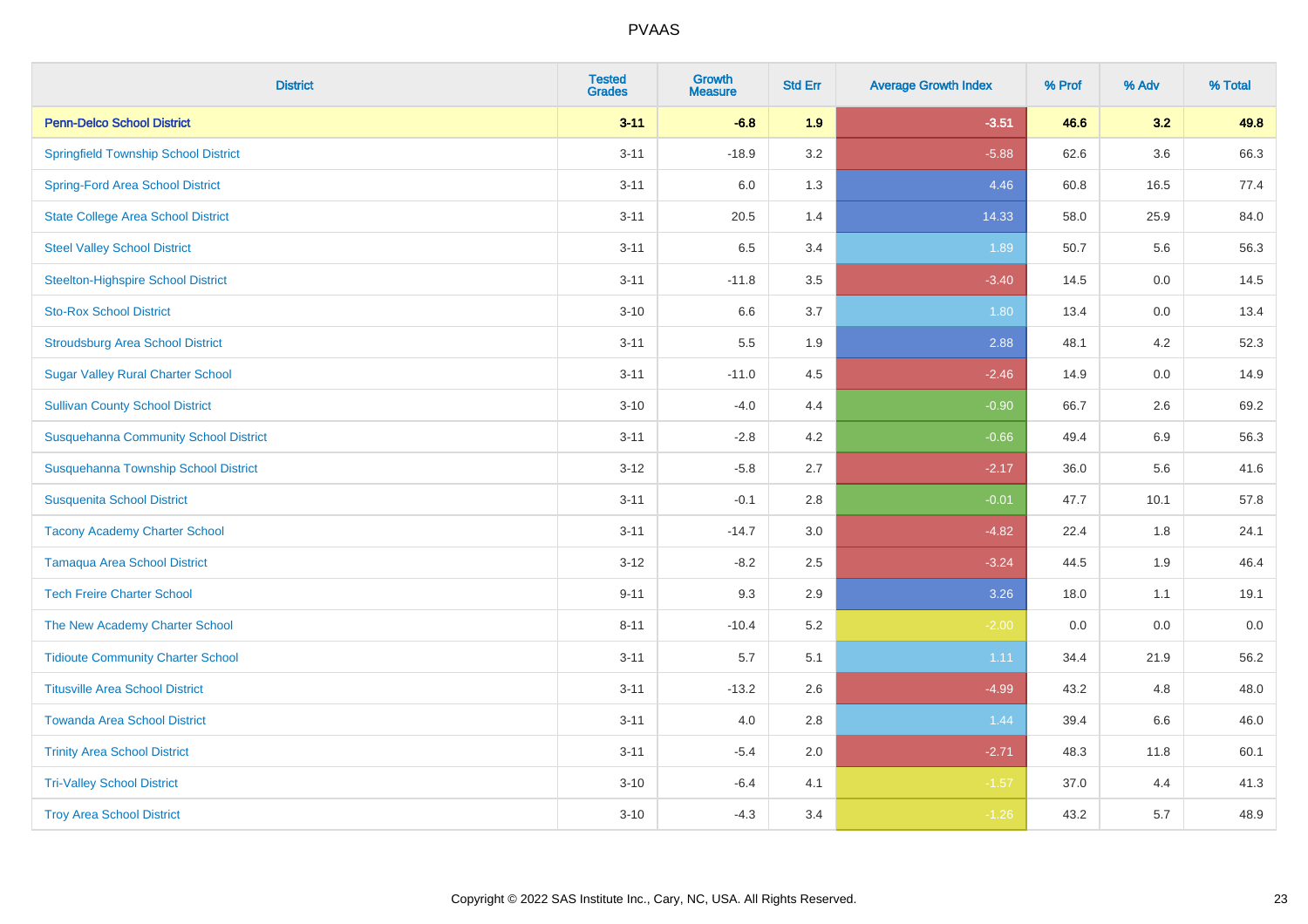| <b>District</b>                                | <b>Tested</b><br><b>Grades</b> | <b>Growth</b><br><b>Measure</b> | <b>Std Err</b> | <b>Average Growth Index</b> | % Prof | % Adv   | % Total |
|------------------------------------------------|--------------------------------|---------------------------------|----------------|-----------------------------|--------|---------|---------|
| <b>Penn-Delco School District</b>              | $3 - 11$                       | $-6.8$                          | 1.9            | $-3.51$                     | 46.6   | 3.2     | 49.8    |
| <b>Tulpehocken Area School District</b>        | $3 - 12$                       | $-13.7$                         | 2.8            | $-4.81$                     | 36.7   | $2.8\,$ | 39.4    |
| <b>Tunkhannock Area School District</b>        | $3 - 11$                       | 2.3                             | 2.2            | 1.01                        | 44.9   | 9.6     | 54.6    |
| <b>Turkeyfoot Valley Area School District</b>  | $3 - 12$                       | $-4.3$                          | 5.6            | $-0.76$                     | 22.0   | 5.1     | 27.1    |
| <b>Tuscarora School District</b>               | $3 - 11$                       | $-0.6$                          | 2.3            | $-0.27$                     | 45.1   | 8.1     | 53.2    |
| <b>Tussey Mountain School District</b>         | $3 - 12$                       | 1.5                             | 3.7            | 0.40                        | 38.6   | 1.8     | 40.4    |
| <b>Twin Valley School District</b>             | $3 - 12$                       | $-3.6$                          | 2.1            | $-1.69$                     | 49.6   | 7.1     | 56.8    |
| <b>Tyrone Area School District</b>             | $3 - 12$                       | 19.7                            | 2.5            | 7.87                        | 60.4   | 16.7    | 77.1    |
| <b>Union Area School District</b>              | $3 - 11$                       | 1.9                             | 4.3            | 0.44                        | 61.5   | 0.0     | 61.5    |
| <b>Union City Area School District</b>         | $3 - 12$                       | $-10.2$                         | 3.6            | $-2.87$                     | 42.9   | 3.2     | 46.0    |
| <b>Union School District</b>                   | $3 - 12$                       | 2.3                             | 4.2            | 0.54                        | 32.6   | 7.0     | 39.5    |
| <b>Uniontown Area School District</b>          | $3 - 11$                       | 6.0                             | 3.2            | 1.87                        | 62.4   | 5.9     | 68.2    |
| <b>Unionville-Chadds Ford School District</b>  | $3 - 11$                       | 17.1                            | 3.1            | 5.51                        | 68.1   | 13.2    | 81.3    |
| <b>United School District</b>                  | $3 - 11$                       | 2.1                             | 3.4            | 0.63                        | 60.3   | 6.6     | 66.9    |
| <b>Universal Audenried Charter School</b>      | $9 - 11$                       | $-5.8$                          | 2.4            | $-2.40$                     | 14.6   | 0.0     | 14.6    |
| <b>Upper Adams School District</b>             | $3 - 11$                       | 1.3                             | 2.9            | 0.47                        | 55.2   | $8.6\,$ | 63.8    |
| <b>Upper Darby School District</b>             | $3 - 12$                       | 6.9                             | 1.5            | 4.62                        | 45.0   | 6.7     | 51.7    |
| <b>Upper Dauphin Area School District</b>      | $3 - 11$                       | $-6.3$                          | 3.2            | $-1.98$                     | 37.4   | 4.8     | 42.2    |
| <b>Upper Dublin School District</b>            | $3 - 12$                       | 15.4                            | 1.8            | 8.53                        | 60.8   | 24.8    | 85.6    |
| <b>Upper Merion Area School District</b>       | $3 - 11$                       | 15.3                            | 2.0            | 7.62                        | 59.3   | 19.3    | 78.6    |
| <b>Upper Moreland Township School District</b> | $3 - 11$                       | $-5.0$                          | 2.2            | $-2.31$                     | 57.9   | 4.0     | 61.9    |
| <b>Upper Perkiomen School District</b>         | $3 - 11$                       | 22.1                            | 2.1            | 10.74                       | 57.7   | 13.2    | 70.9    |
| <b>Upper Saint Clair School District</b>       | $3 - 11$                       | 18.5                            | 1.7            | 10.65                       | 61.8   | 30.1    | 91.9    |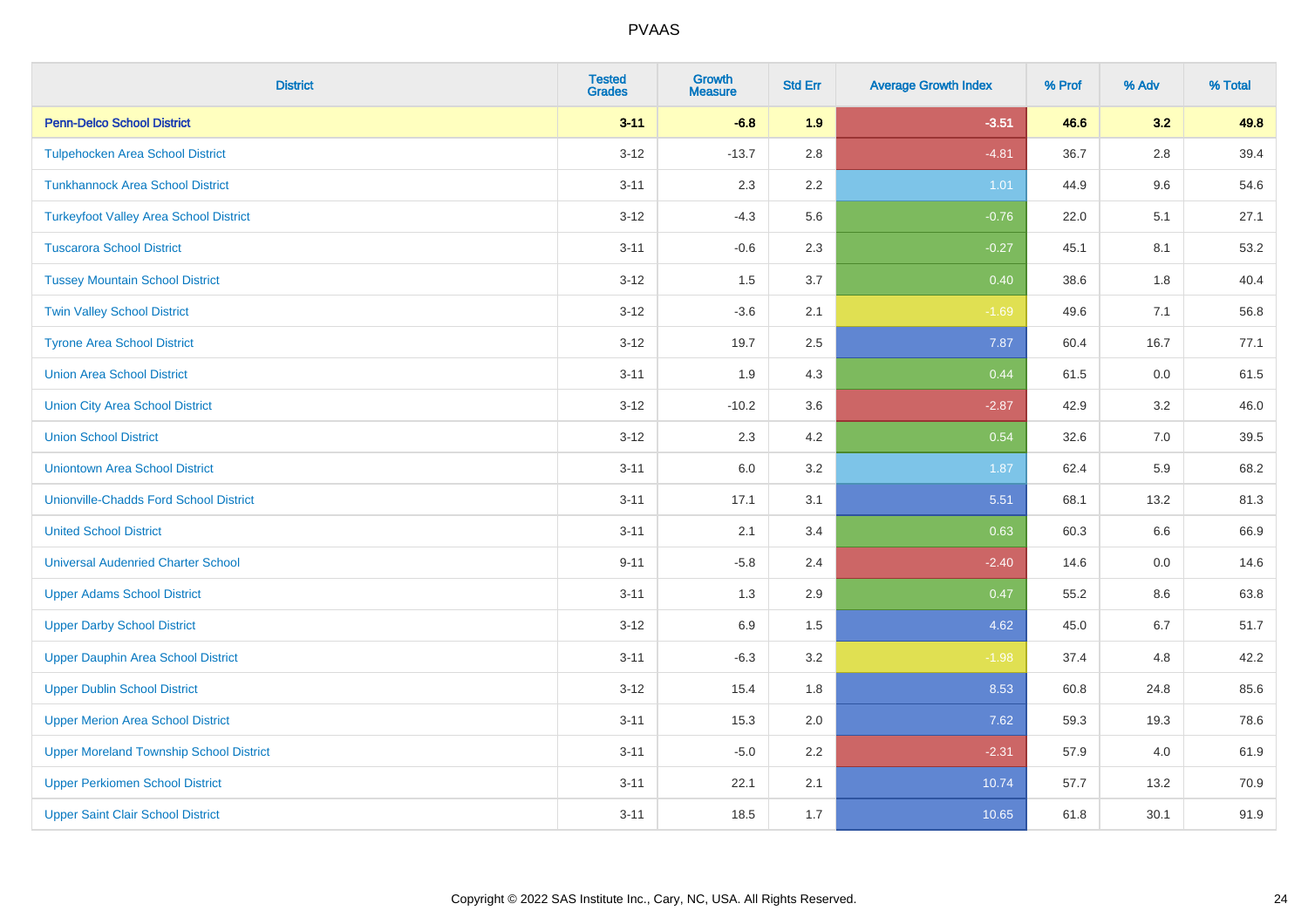| <b>District</b>                               | <b>Tested</b><br><b>Grades</b> | <b>Growth</b><br><b>Measure</b> | <b>Std Err</b> | <b>Average Growth Index</b> | % Prof | % Adv | % Total |
|-----------------------------------------------|--------------------------------|---------------------------------|----------------|-----------------------------|--------|-------|---------|
| <b>Penn-Delco School District</b>             | $3 - 11$                       | $-6.8$                          | 1.9            | $-3.51$                     | 46.6   | 3.2   | 49.8    |
| Urban Pathways 6-12 Charter School            | $6 - 11$                       | 4.8                             | 6.4            | 0.75                        | 28.6   | 0.0   | 28.6    |
| <b>Valley Grove School District</b>           | $3 - 10$                       | $-3.7$                          | 3.7            | $-1.01$                     | 51.2   | 6.1   | 57.3    |
| <b>Valley View School District</b>            | $3 - 11$                       | 18.1                            | 2.4            | 7.42                        | 53.7   | 14.7  | 68.4    |
| <b>Wallenpaupack Area School District</b>     | $3 - 11$                       | $-7.1$                          | 2.3            | $-3.09$                     | 40.8   | 2.4   | 43.1    |
| <b>Wallingford-Swarthmore School District</b> | $3 - 10$                       | 0.9                             | 2.4            | 0.38                        | 64.4   | 22.7  | 87.1    |
| <b>Warren County School District</b>          | $3 - 11$                       | $-0.1$                          | 1.8            | $-0.06$                     | 37.2   | 5.3   | 42.6    |
| <b>Warrior Run School District</b>            | $3 - 11$                       | 4.6                             | 3.0            | 1.51                        | 40.9   | 8.1   | 49.0    |
| <b>Warwick School District</b>                | $3 - 11$                       | 5.2                             | 1.9            | 2.76                        | 46.4   | 17.0  | 63.3    |
| <b>Washington School District</b>             | $3 - 11$                       | $-4.9$                          | 2.8            | $-1.76$                     | 30.1   | 2.4   | 32.5    |
| <b>Wattsburg Area School District</b>         | $3 - 11$                       | 6.5                             | 2.7            | 2.43                        | 42.7   | 7.6   | 50.3    |
| <b>Wayne Highlands School District</b>        | $3 - 11$                       | 7.8                             | 2.4            | 3.23                        | 52.3   | 13.1  | 65.4    |
| <b>Waynesboro Area School District</b>        | $3 - 12$                       | $-6.1$                          | 1.9            | $-3.20$                     | 50.0   | 6.8   | 56.8    |
| <b>Wellsboro Area School District</b>         | $3 - 11$                       | $-12.4$                         | 3.0            | $-4.11$                     | 49.2   | 11.9  | 61.1    |
| <b>West Allegheny School District</b>         | $3 - 12$                       | 4.0                             | 2.1            | 1.96                        | 63.1   | 15.7  | 78.8    |
| <b>West Branch Area School District</b>       | $3 - 11$                       | 0.2                             | 3.8            | 0.05                        | 47.2   | 1.9   | 49.1    |
| <b>West Chester Area School District</b>      | $3 - 11$                       | 12.6                            | 1.2            | 10.38                       | 66.8   | 20.2  | 87.0    |
| <b>West Greene School District</b>            | $3 - 11$                       | $-4.5$                          | 4.3            | $-1.04$                     | 36.6   | 7.3   | 43.9    |
| West Jefferson Hills School District          | $3 - 11$                       | 1.8                             | 2.1            | 0.88                        | 55.7   | 20.8  | 76.4    |
| <b>West Middlesex Area School District</b>    | $3 - 10$                       | $-8.4$                          | 3.8            | $-2.21$                     | 34.9   | 2.8   | 37.6    |
| <b>West Mifflin Area School District</b>      | $3 - 12$                       | $-12.3$                         | 2.9            | $-4.22$                     | 39.7   | 10.3  | 50.0    |
| <b>West Perry School District</b>             | $3 - 11$                       | 12.5                            | 2.5            | 4.99                        | 56.6   | 8.4   | 65.0    |
| <b>West Shore School District</b>             | $3-12$                         | 5.0                             | 1.4            | 3.59                        | 54.2   | 9.4   | 63.6    |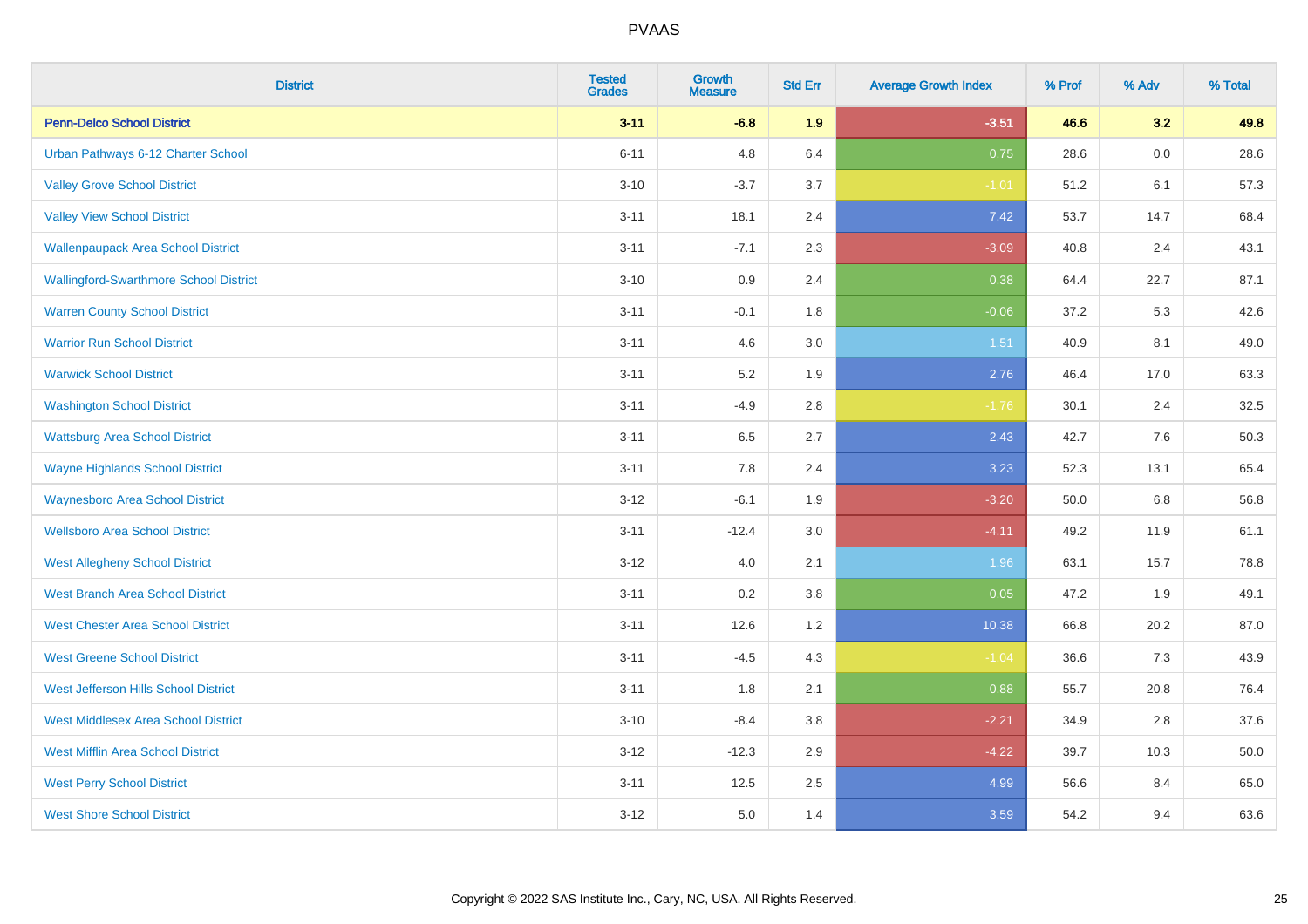| <b>District</b>                                 | <b>Tested</b><br><b>Grades</b> | <b>Growth</b><br><b>Measure</b> | <b>Std Err</b> | <b>Average Growth Index</b> | % Prof  | % Adv   | % Total |
|-------------------------------------------------|--------------------------------|---------------------------------|----------------|-----------------------------|---------|---------|---------|
| <b>Penn-Delco School District</b>               | $3 - 11$                       | $-6.8$                          | 1.9            | $-3.51$                     | 46.6    | 3.2     | 49.8    |
| <b>West Side CTC</b>                            | $9 - 10$                       | $-37.4$                         | 4.3            | $-8.64$                     | $8.8\,$ | $0.0\,$ | $8.8\,$ |
| <b>West York Area School District</b>           | $3 - 12$                       | 3.2                             | 2.3            | 1.38                        | 53.8    | 4.4     | 58.2    |
| <b>Western Beaver County School District</b>    | $3 - 11$                       | $-7.8$                          | 4.2            | $-1.87$                     | 56.5    | 6.5     | 63.0    |
| <b>Western Wayne School District</b>            | $3 - 11$                       | 5.6                             | 2.9            | 1.93                        | 41.3    | 17.4    | 58.7    |
| <b>Westinghouse Arts Academy Charter School</b> | $9 - 10$                       | $-0.7$                          | 3.6            | $-0.19$                     | 59.2    | 8.4     | 67.6    |
| <b>Westmont Hilltop School District</b>         | $3 - 11$                       | $-4.0$                          | 2.8            | $-1.40$                     | 36.3    | 13.3    | 49.6    |
| <b>Whitehall-Coplay School District</b>         | $3 - 11$                       | 6.1                             | 1.8            | 3.45                        | 49.3    | 7.4     | 56.6    |
| <b>Wilkes-Barre Area School District</b>        | $3 - 11$                       | 0.1                             | 3.2            | 0.02                        | 35.5    | 5.4     | 40.9    |
| <b>William Penn School District</b>             | $3 - 12$                       | 8.3                             | 2.1            | 3.99                        | 35.6    | 3.0     | 38.7    |
| <b>Williams Valley School District</b>          | $3 - 11$                       | $-7.3$                          | 3.4            | $-2.13$                     | 23.2    | 0.0     | 23.2    |
| <b>Williamsburg Community School District</b>   | $3 - 11$                       | $-14.3$                         | 4.1            | $-3.48$                     | 28.3    | 0.0     | 28.3    |
| <b>Williamsport Area School District</b>        | $3 - 11$                       | 1.9                             | 1.8            | 1.04                        | 44.1    | 12.8    | 56.9    |
| <b>Wilmington Area School District</b>          | $3 - 11$                       | 7.5                             | 3.0            | 2.48                        | 55.1    | 5.1     | 60.2    |
| <b>Wilson Area School District</b>              | $3 - 11$                       | 6.0                             | 2.6            | 2.30                        | 48.7    | 8.5     | 57.2    |
| <b>Wilson School District</b>                   | $3 - 12$                       | 8.8                             | 1.5            | 5.96                        | 52.6    | 14.6    | 67.2    |
| <b>Windber Area School District</b>             | $3 - 11$                       | $-7.2$                          | 3.2            | $-2.24$                     | 55.4    | 7.2     | 62.6    |
| <b>Wissahickon School District</b>              | $3 - 10$                       | 12.5                            | 1.8            | 6.85                        | 58.3    | 22.4    | 80.7    |
| <b>Woodland Hills School District</b>           | $3 - 12$                       | 3.2                             | 2.6            | 1.22                        | 31.4    | 3.6     | 35.0    |
| <b>Wyalusing Area School District</b>           | $3 - 12$                       | $8.8\,$                         | 3.3            | 2.68                        | 54.6    | 11.7    | 66.2    |
| <b>Wyoming Area School District</b>             | $3 - 10$                       | $-1.3$                          | 2.6            | $-0.50$                     | 53.8    | 10.8    | 64.6    |
| <b>Wyoming Valley West School District</b>      | $3 - 11$                       | $-2.2$                          | 2.4            | $-0.91$                     | 49.4    | 3.0     | 52.4    |
| <b>Wyomissing Area School District</b>          | $3 - 12$                       | 0.8                             | 2.6            | 0.33                        | 55.7    | 17.6    | 73.3    |